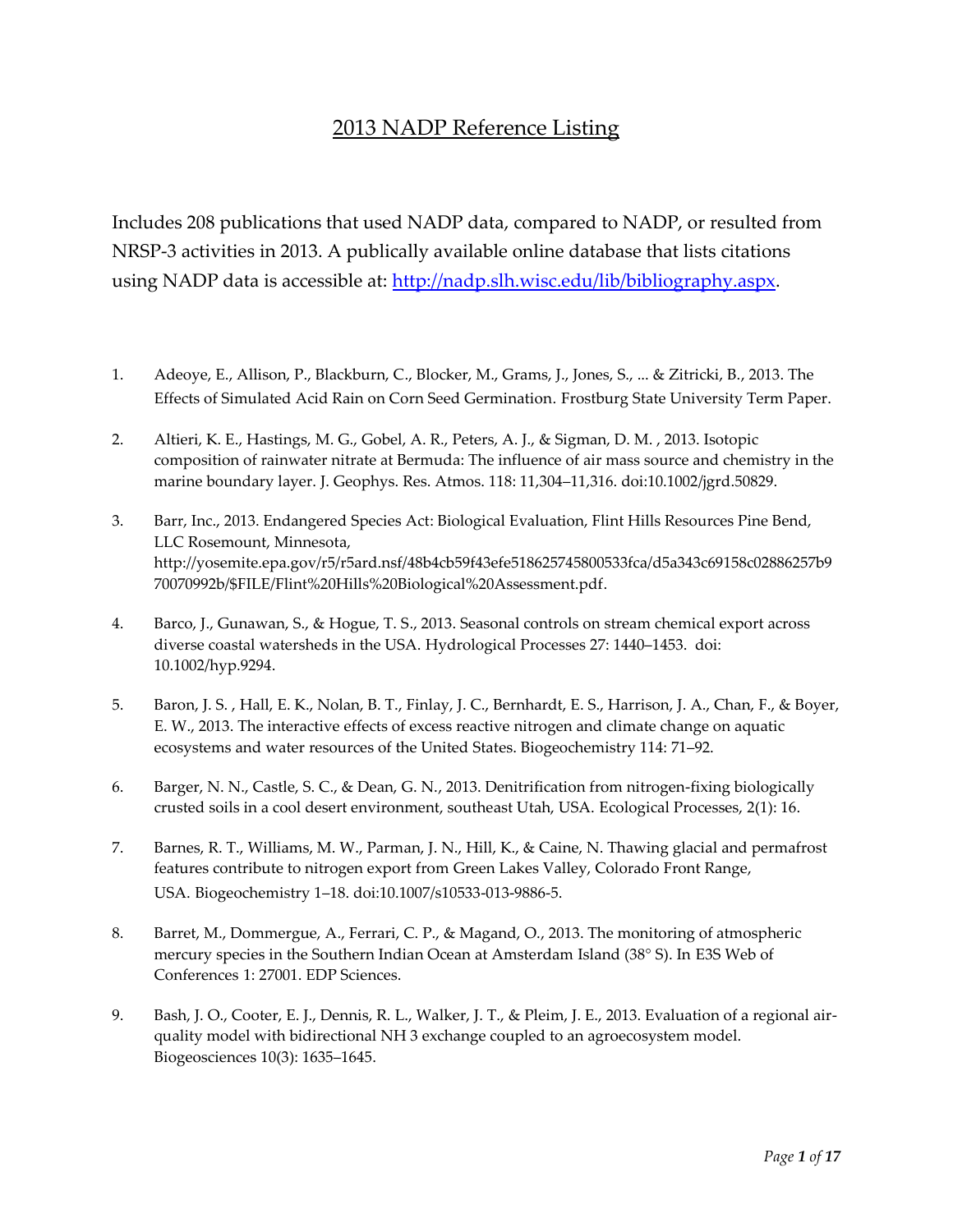- 10. Bash, J. O., Carlton, A. G., Hutzell, W. T., & Bullock Jr., O. R., 2013. Regional air quality model application of the aqueous-phase photo reduction of atmospheric oxidized mercury by dicarboxylic acids. Atmosphere 5(1): 1–15.
- 11. Becker, C. J., 2013. Groundwater quality and the relation between pH values and occurrence of trace elements and radionuclides in water samples collected from private wells in part of the Kickapoo Tribe of Oklahoma Jurisdictional Area, central Oklahoma, 2011. U.S. Geological Survey Scientific Investigations Report 2012–5253, 47 p., 5 apps.
- 12. Benedict, K. B., Carrico, C. M., Kreidenweis, S. M., Schichtel, B., Malm, W. C., & Collett Jr., J. L. , 2013. A seasonal nitrogen deposition budget for Rocky Mountain National Park. Ecological Applications 23(5): 1156–1169.
- 13. Benedict, K. B., Chen, X., Sullivan, A. P., Li, Y., Day, D., Prenni, A. J., ... & Collett, J. L., 2013. Atmospheric concentrations and deposition of reactive nitrogen in Grand Teton National Park. Journal of Geophysical Research: Atmospheres 118(20): 11–875.
- 14. Benoit, J. M., Cato, D. A., Denison, K. C., & Moreira, A. E., 2013. Seasonal Mercury Dynamics in a New England Vernal Pool. Wetlands 33(5): 887–894.
- 15. Bettez, N. D., & Groffman, P. M., 2013. Nitrogen deposition in and near an urban ecosystem. Environmental Science & Technology. doi: dx.doi.org/10.1021/es400664b.
- 16. Bettez, N. D., Marino, R., Howarth, R. W., & Davidson, E. A., 2013. Roads as nitrogen deposition hot spots. Biogeochemistry. doi: 10.1007/s10533-013-9847-z.
- 17. Blesh, J., & Drinkwater, L. E., 2013. The impact of nitrogen source and crop rotation on nitrogen mass balances in the Mississippi River basin. Ecological Applications 23(5): 1017–1035, [http://dx.doi.org/10.1890/12-0132.1.](http://dx.doi.org/10.1890/12-0132.1)
- 18. Borst, M., & Brown, R. A., 2013. Chloride released from three permeable pavement surfaces after winter salt application. Journal of the American Water Resources Association.
- 19. Boynton, W. R., Hodgkins, C. L. S., O'Leary, C. A., Bailey, E. M., Bayard, A. R., & Wainger, L. A., 2013. Multi-decade responses of a tidal creek system to nutrient load reductions: Mattawoman Creek, Maryland USA. Estuaries and Coasts 1–17. doi:10.1007/s12237-013-9690-4
- 20. Brahney, J., Ballantyne, A. P., Sievers, C., & Neff, J. C., 2013. Increasing Ca2+ deposition in the western US: The role of mineral aerosols. Aeolian Research, [http://dx.doi.org/10.1016/j.aeolia.2013.04.003.](http://dx.doi.org/10.1016/j.aeolia.2013.04.003)
- 21. Burgy, K., Resline, J., & Smith, P., 2013. Evaluation of lead concentrations in well water from the Piedmont Area of Harford County, Maryland. Maryland Department of Natural Resources, DNR Publication No. 12-10162013-672.
- 22. Busenberg, E., & Plummer, L. N. A., 2013. 17-Year Record of environmental tracers in spring discharge, Shenandoah National Park, Virginia, USA: Use of climatic data and environmental conditions to interpret discharge, dissolved solutes, and tracer concentrations. Aquatic Geochemistry 1–24. doi:10.1007/s10498-013-9202-y.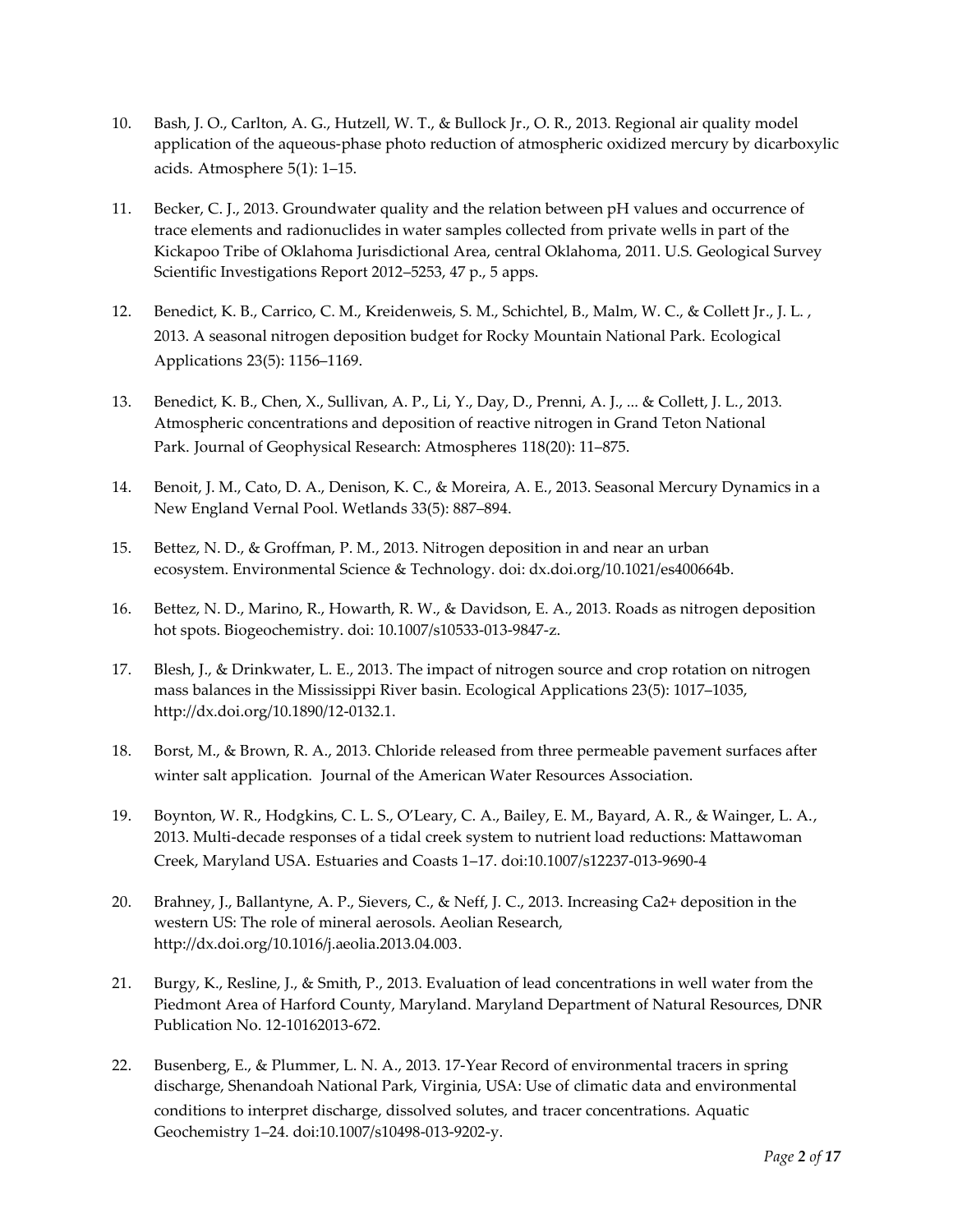- 23. Buzzelli, C., Wan, Y., Doering, P. H., & Boyer, J. N., 2013. Seasonal dissolved inorganic nitrogen and phosphorus budgets for two sub-tropical estuaries in south Florida, USA. Biogeosciences Discussions 10: 2377–2413.
- 24. Cadwallader, A., Castagna, B., & Dinwoodie, S., 2013. Designing a Stormwater Runoff Control System to Help Prevent Pollution of Flint Pond. Major Qualifying Project Report submitted to the Faculty of Worcester Polytechnic Institute. In partial fulfillment of the requirements for the Degree of Bachelor of Science.
- 25. Cady-Pereira, K. E., Shephard, M. W., Henze, D. K., Zhu, L., Pinder, R. W., Bash, J. O., ... & Luo, M., 2013. Ammonia Measurements by the NASA Tropospheric Emission Spectrometer (TES). Presented at the 12th Annual CMAS Conference, Chapel Hill, NC, October 28-30, 2013.
- 26. Cao, J., Tie, X., Dabberdt, W. F., Jie, T., Zhao, Z., An, Z., & Shen, Z., 2013. On the potential high acid deposition in northeastern China. Journal of Geophysical Research: Atmospheres 118: 1–13. doi:10.1002/jgrd.50381, 2013.
- 27. Carson, M. A., 2013. Responses to Long-term Fertilization and Burning: Impacts on Nutrient Dynamics and Microbial Composition in a Tallgrass Prairie. Master's Thesis, Kansas State University.
- 28. Castle, S. C., & Neff, J. C., 2013. What controls plant nutrient use in high elevation ecosystems? Oecologia 173:1551–1561. doi:10.1007/s00442-013-2695-7.
- 29. Chanat, J. G., Miller, C. V., Bell, J. M., Majedi, B. F., & Brower, D. P., 2013. Summary and interpretation of discrete and continuous water-quality monitoring data, Mattawoman Creek, Charles County, Maryland, 2000–11. U.S. Geological Survey Scientific Investigations Report 2012– 5265, 42 p.
- 30. Chapmann, L. Y., McNulty, S. G., Sun, G., & Zhang, Y., 2013. Net nitrogen mineralization in natural ecosystems across the conterminous U.S. International Journal of Geosciences 4: 1300–1312.
- 31. Chen, S. M., Qiu, X., Zhang, L., Yang, F., & Blanchard, P., 2013. Method development estimating ambient mercury concentration from monitored mercury wet deposition. Atmospheric Chemistry and Physics Discussions 13(5): 12771–12796.
- 32. Chen, L., Wang, H. H., Liu, J. F., Zhang, W., Hu, D., Chen, C., & Wang, X. J., 2013. Intercontinental transport and deposition patterns of atmospheric mercury from anthropogenic emissions. Atmospheric Chemistry and Physics Discussions 13(9): 25185–25218.
- 33. Cheng, I., Zhang, L., Blanchard, P., Dalziel, J., & Tordon, R., 2013. Concentration-weighted trajectory approach to identifying sources of speciated atmospheric mercury at an urban coastal site in Nova Scotia. Canada. Atmospheric Chemistry & Physics Discussions 13: 4183–4219.
- 34. Civerolo, K. L., and Roy, K. M., 2013. On the road to recovery: Acid rain and the Adirondacks. New York State Conservationist 67:17–19.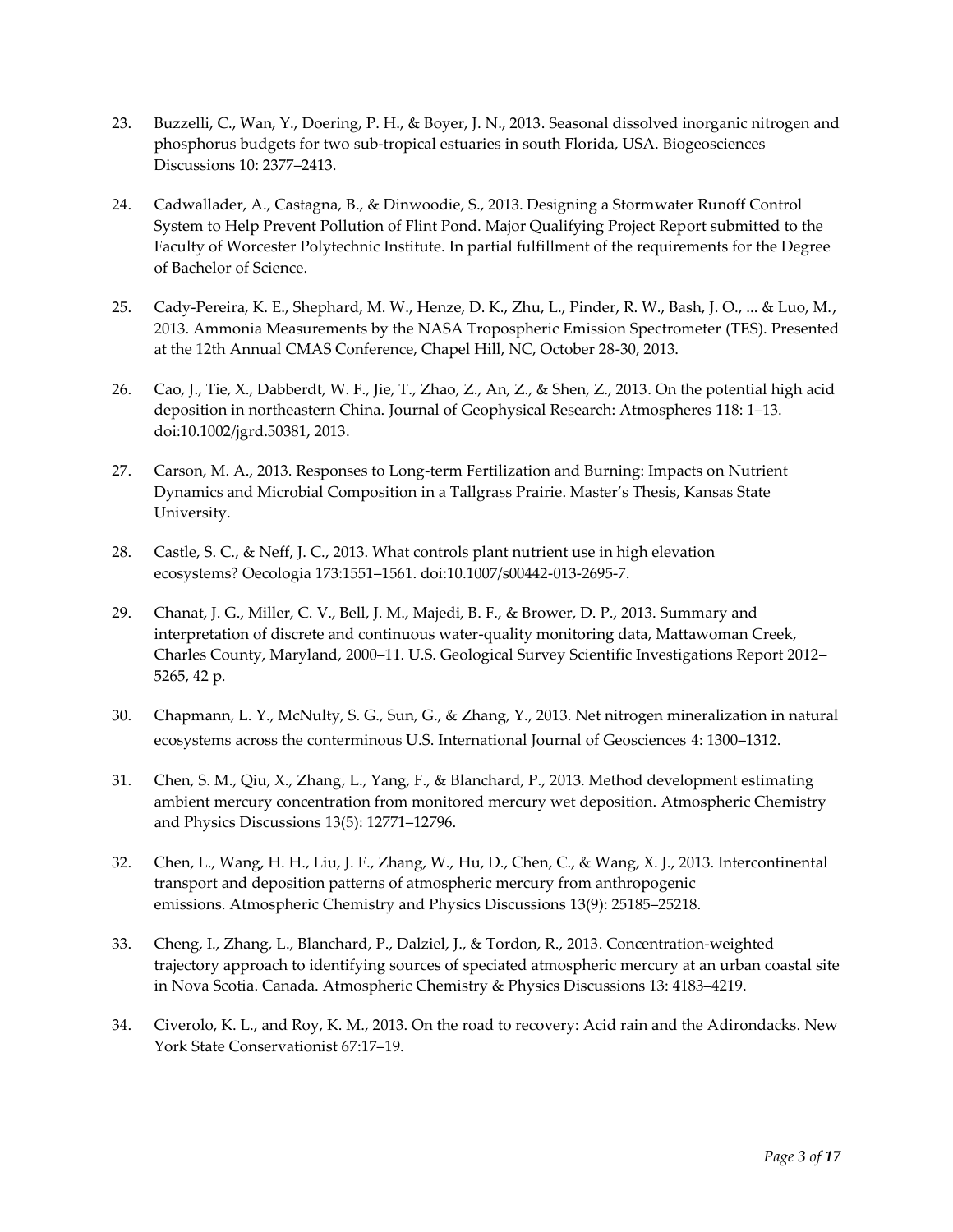- 35. Clark, C. M., Morefield, P. E., Gilliam, F. S., & Pardo, L. H., 2013. Estimated losses of plant biodiversity in the United States from historical N deposition (1985-2010). Ecology 94(7): 1441-1448.
- 36. Classen, A. T., Chapman, S. K., Whitham, T. G., Hart, S. C., & Koch, G. W., 2013. Long-term insect herbivory slows soil development in an arid ecosystem. Ecosphere 4(5): article 52.
- 37. Coble, A. A., & Hart, S. C., 2013. The significance of atmospheric nutrient inputs and canopy interception of precipitation during ecosystem development in piñon–juniper woodlands of the southwestern USA. Journal of Arid Environments 98: 79–87.
- 38. Cowles, M. K., 2013. Regression and hierarchical regression models. In Applied Bayesian Statistics (pp. 179-205). Springer: New York.
- 39. Cui, S., Shi, Y., Groffman, P. M., Schlesinger, W. H., & Zhu, Y. G., 2013. Centennial-scale analysis of the creation and fate of reactive nitrogen in China (1910–2010). Proceedings of the National Academy of Sciences 110(6): 2052–2057.
- 40. Curtis, L. R., Morgans, D. L., Thoms, B., & Villenueve, D., 2013. Extreme precipitation appears a key driver of mercury transport from the watershed to Cottage Grove Reservoir, Oregon. Environmental Pollution 176: 178–184.
- 41. Cusack, D. F., 2013. Soil nitrogen levels are linked to decomposition enzyme activities along an urban-remote tropical forest gradient. Soil Biology and Biochemistry 57: 192–203.
- 42. Das, R., Bizimis, M., & Wilson, A. M., 2013. Tracing mercury seawater vs. atmospheric inputs in a pristine SE USA salt marsh system: Mercury isotope evidence. Chemical Geology 336: 50-61.
- 43. DiGirolomo, M. F., Allen, D. C., Stehman, S. V., Stout, S. L., & Wiedenbeck, J., 2013. Insect damage to wind-thrown and standing live black cherry resulting from delayed salvage after a major abiotic disturbance. Northern Journal of Applied Forestry 30(3): 101–108.
- 44. Divers, M. T., Elliott, E. M., & Bain, D. J., 2013. Constraining nitrogen inputs to urban streams from leaking sewers using inverse modeling: Implications for dissolved inorganic nitrogen (DIN) retention in urban environments. Environmental Science & Technology 47(4): 1816–1823.
- 45. Dodson, J., 2013. Draft TMDL report: Springs Coast Basin, Weeki Wachee Spring and Weeki Wachee River (WBIDs 1382B and 1382F). Nutrients June 2013.
- 46. Dodson, J., 2013. Final report: Nutrient TMDL for Jackson Blue Spring and Merritt's Mill Pond (WBIDs 180Z and 180A). Nutrients January 2013.
- 47. Drenner, R. W., Chumchal, M. M., Jones, C., Lehmann, C. M., Gay, D., & Donato, D., 2013. Effects of mercury deposition and coniferous forests on the mercury contamination of fish in the south central United States. Environmental Science & Technology 47(3): 1274–1279. doi: 10.1021/es303734n.
- 48. Duarte, N., Pardo, L. H., & Robin-Abbott, M. J., 2013. Susceptibility of forests in the northeastern USA to nitrogen and sulfur deposition: Critical load exceedance and forest health. Water, Air, & Soil Pollution 224(2): 1–21.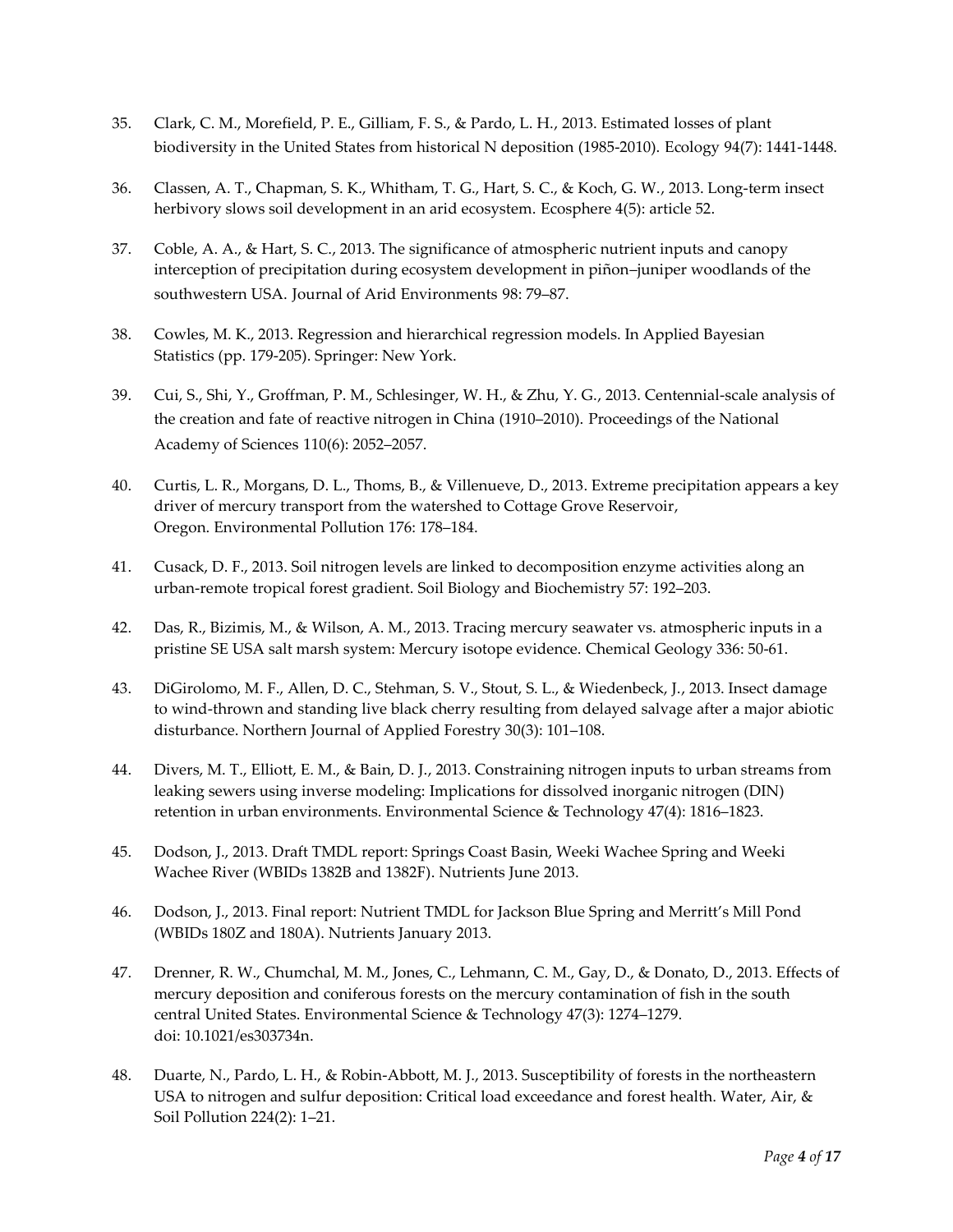- 49. Eckley, C. S., Parsons, M. T., Mintz, R., Lapalme, M., Mazur, M., Tordon, R., ... & St Louis, V., 2013. Impact of closing Canada's largest point-source of mercury emissions on local atmospheric mercury concentrations. Environmental Science & Technology 47(18): 10339–10348.
- 50. Ellis, R. A., Jacob, D. J., Payer, M., Zhang, L., Holmes, C. D., Schichtel, B. A., Blett, T., Porter, E., Pardo, L. H., and Lynch, J. A., 2013. Present and future nitrogen deposition to national parks in the United States: Critical load exceedances. Atmospheric Chemistry and Physics Discussions 13(4): 9151–9178.
- 51. Environmental Protection Agency, 2013. At a Glance, Environmental and Health Results Report: Clean Air Interstate Rule, Acid Rain Program, and Former NOx Budget Trading Program, [http://www.epa.gov/AIRMARKETS/progress/ARPCAIR11\\_downloads/ARPCAIR11\\_environmenta](http://www.epa.gov/AIRMARKETS/progress/ARPCAIR11_downloads/ARPCAIR11_environmental_health.pdf) [l\\_health.pdf.](http://www.epa.gov/AIRMARKETS/progress/ARPCAIR11_downloads/ARPCAIR11_environmental_health.pdf)
- 52. Epstein, D. M., Neilson, B. T., Goodman, K. J., Stevens, D. K., & Wurtsbaugh, W. A., 2013. A modeling approach for assessing the effect of multiple alpine lakes in sequence on nutrient transport. Aquatic Sciences 75:199–212. doi:10.1007/s00027-012-0267-2.
- 53. Evans, D. M., Schoenholtz, S. H., Wigington Jr., P. J., Griffith, S. M., & Floyd, W. C., 2013. Spatial and temporal patterns of dissolved nitrogen and phosphorus in surface waters of a multi-land use basin. Environmental Monitoring and Assessment 1–15.
- 54. Faustini, J., Thom, T. A., Hunt, K. J., Nilius, R., & Burns, R. E., 2013, November. Water resource inventory and assessment: Cape Romain National Wildlife Refuge, Charleston County, South Carolina. U.S. Fish and Wildlife Service, Southeast Region. Atlanta, Georgia. 84 p.
- 55. Fenn, M. E., Ross, C. S., Schilling, S. L., Baccus, W. D., Larrabee, M. A., & Lofgren, R. A., 2013. Atmospheric deposition of nitrogen and sulfur and preferential canopy consumption of nitrate in forests of the Pacific Northwest, USA. Forest Ecology and Management 302: 240–253.
- 56. Fleming, C. S., 2013. Nitrogen and Phosphorus Management in the Mid-Atlantic. Doctoral Dissertation, Virginia Polytechnic Institute and State University.
- 57. Florida Department of Environmental Protection, 2013. Final Report: Mercury TMDL for the State of Florida, Watershed Evaluation and TMDL Section, October 24, 2013.
- 58. Franzen, C., 2013. Determination of Atmospheric Mercury and its Deposition in Remote Areas of the Northern and Southern Hemisphere. Dissertation, Ruprecht-Karls-Universität, Heidelberg, Germany.
- 59. Freedman, Z., Eisenlord, S. D., Zak, D. R., Xue, K., He, Z., & Zhou, J., 2013. Towards a molecular understanding of N cycling in northern hardwood forests under future rates of N deposition. Soil Biology and Biochemistry 66: 130–138.
- 60. Gall, H. E., Park, J., Harman, C. J., Jawitz, J. W., & Rao, P. S. C., 2013. Landscape filtering of hydrologic and biogeochemical responses in managed catchments. Landscape Ecology 28:651–664. DOI: 10.1007/s10980-012-9829-x.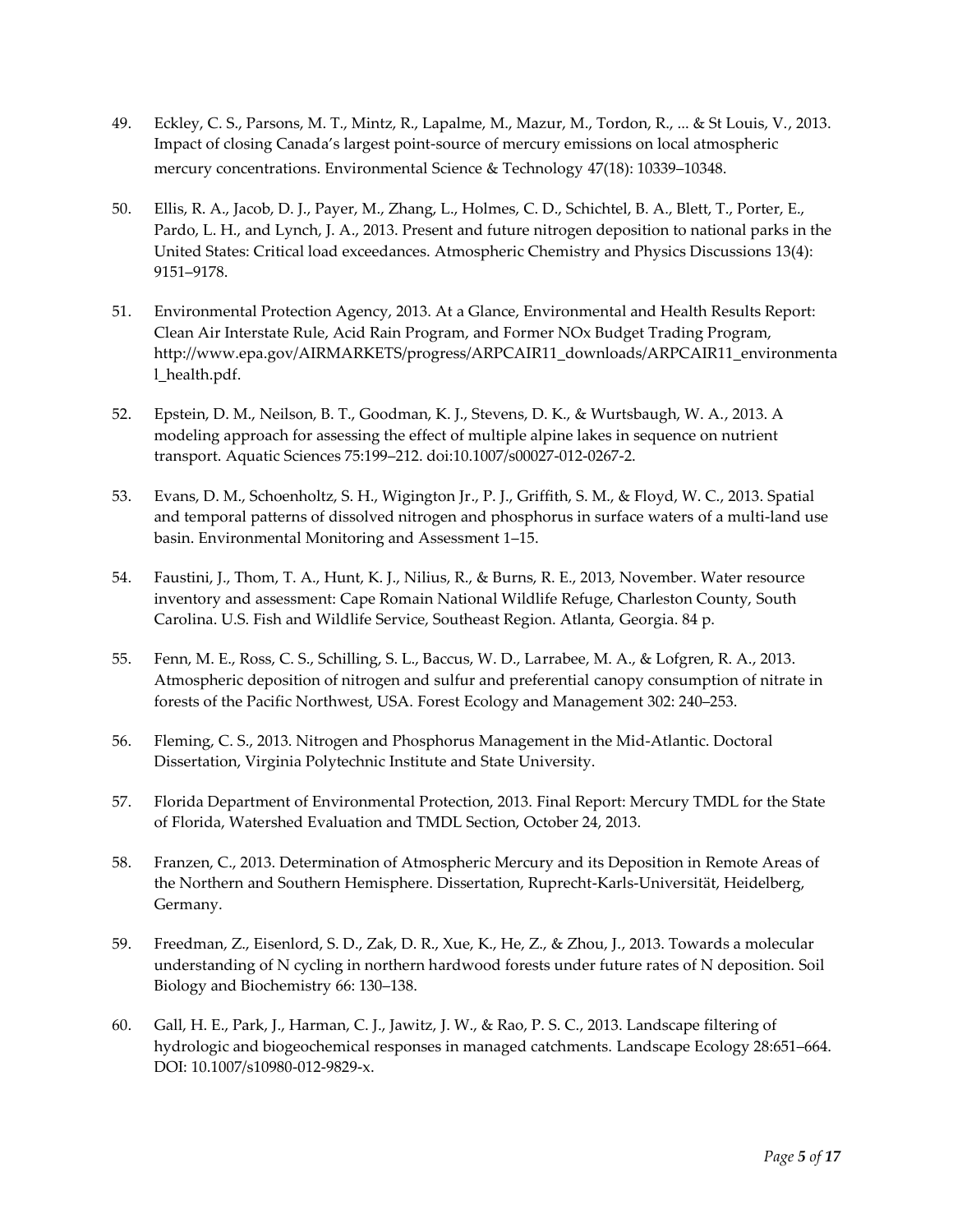- 61. Gay, D. A., Schmeltz, D., Prestbo, E., Olson, M., Sharac, T., & Tordon, R., 2013. The Atmospheric Mercury Network: Examination of a long-term atmospheric mercury record across North America. Atmospheric Chemistry & Physics 13: 11339–11349. doi:10.5194/acp-13-11339-2013.
- 62. Geddes, J. A., & Murphy, J. G., 2013. Observations of reactive nitrogen oxide fluxes by eddy covariance above two mid-latitude North American mixed hardwood forests. Atmospheric Chemistry and Physics Discussions 13(10): 27891–27936.
- 63. Gichuki, S. W., & Mason, R. P., 2013. Mercury and metals in South African precipitation. Atmospheric Environment. doi: 10.1016/j.atmosenv.2013.04.009.
- 64. Giese, M., Brueck, H., Gao, Y. Z., Lin, S., Steffens, M., Kögel-Knabner, I., ... & Han, X. G., 2013. N balance and cycling of Inner Mongolia typical steppe: A comprehensive case study of grazing effects. Ecological Monographs 83(2): 195–219.
- 65. Glibert, P. M., Hinkle, D. C., Sturgis, B., & Jesien, R. V., 2013. Eutrophication of a Maryland/Virginia coastal lagoon: A tipping point. Ecosystem Changes, and Potential Causes. Estuaries and Coasts 1- 19. doi: 10.1007/s12237-013-9630-3.
- 66. Goodsite, M. E., Outridge, P. M., Christensen, J. H., Dastoor, A., Muir, D., Travnikov, O., & Wilson, S., 2013. How well do environmental archives of atmospheric mercury deposition in the Arctic reproduce rates and trends depicted by atmospheric models and measurements? Science of the Total Environment 452: 196–207.
- 67. Goss, N. R., Mladenov, N., Seibold, C. M., Chowanski, K., Seitz, L., Wellemeyer, T. B., & Williams, M. W., 2013. Quantifying particulate matter deposition in Niwot Ridge, Colorado: Collection of dry deposition using marble inserts and particle imaging using the FlowCAM. Atmospheric Environment 80: 549–558.
- 68. Grant, R. F., 2013. Modelling changes in nitrogen cycling to sustain increases in forest productivity under elevated atmospheric CO 2 and contrasting site conditions. Biogeosciences Discussions 10(4): 6783–6837.
- 69. Grant, R. H., 2013. Atmospheric wet deposition relationships to season and precipitation in south western Indiana. In Proceedings of the Indiana Academy of Science 97: 497–508.
- 70. Gu, B. & Howard, N., 2013. Annual Permit Compliance Monitoring Report for Mercury in Downstream Receiving Waters of the Everglades Protection Area. Appendix 3-2, Attachment F in 2012 South Florida Environmental Report Vol III. South Florida Water Management District, West Palm Beach, FL. [http://my.sfwmd.gov/portal/page/portal/pg\\_grp\\_sfwmd\\_sfer/portlet\\_prevreport/2013\\_sfer/v3/appe](http://my.sfwmd.gov/portal/page/portal/pg_grp_sfwmd_sfer/portlet_prevreport/2013_sfer/v3/appendices/v3_app3-2.pdf) [ndices/v3\\_app3-2.pdf](http://my.sfwmd.gov/portal/page/portal/pg_grp_sfwmd_sfer/portlet_prevreport/2013_sfer/v3/appendices/v3_app3-2.pdf) .
- 71. Guretzky, J. A., Schacht, W., Snell, L., Soper, J., Moore, S., Watson, A., & Klopfenstein, T., 2013. Nitrogen input effects on herbage accumulation and presence of pasture plant species. Agronomy Journal 105: 915–921. doi:10.2134/agronj2012.0458.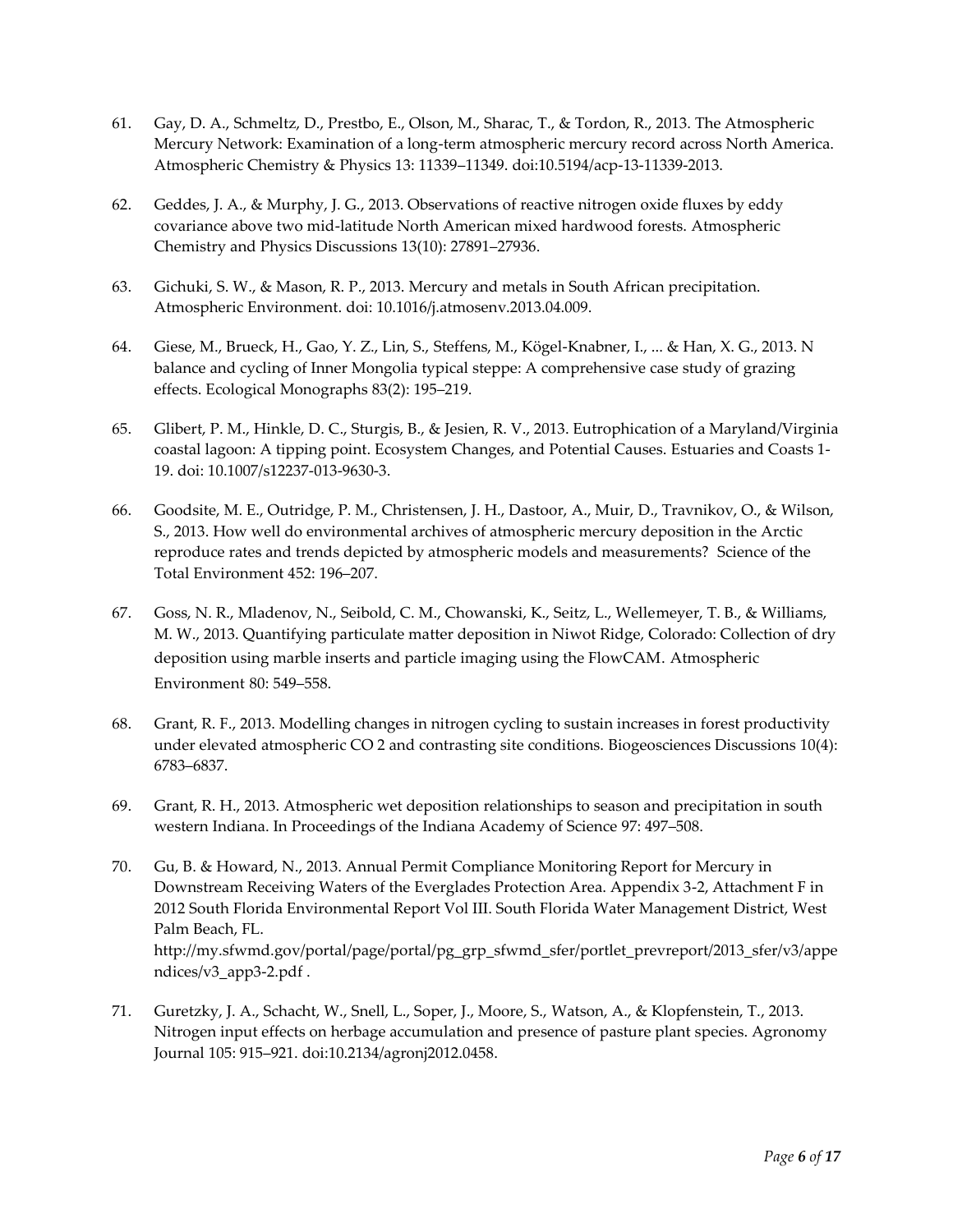- 72. Guretzky, J. A., Schacht, W. H., Wingeyer, A., Klopfenstein, T. J., & Watson, A., 2013. Litter deposition and nitrogen return in rotationally stocked smooth bromegrass pastures. Agronomy Journal 105 (4): 915–921.
- 73. Gustin, M. S., Huang, J., Miller, M. B., Peterson, C., Jaffe, D. A., Ambrose, J., Finley, B. D., Lyman, S. N., Call, K., Talbot, R., Feddersen, D., Mao, H., and Lindberg, S. E., 2013. Do we understand what the mercury speciation instruments are actually measuring? Results of RAMIX. Environmental Science & Technology. dx.doi.org/10.1021/es3039104.
- 74. Gustin, M., Weiss-Penzias, P. S., & Peterson, C., 2012. Investigating sources of gaseous oxidized mercury in dry deposition at three sites across Florida, USA. Atmospheric Chemistry and Physics 12(19): 9201–9219 (not previously listed).
- 75. Hale, R. L., 2013. Coupled Hydrology and Biogeochemistry in Social-Ecological Watersheds. Dissertation, Arizona State University.
- 76. Hale, R. L., Hoover, J. H., Wollheim, W. M., & Vörösmarty, C. J., 2013. History of nutrient inputs to the Northeastern United States, 1930–2000. Global Biogeochemical Cycles. doi: 10.1002/gbc.20049.
- 77. Hansen, A. M., & Gay, D.A., 2013. Observations of mercury wet deposition in Mexico. Environmental Science and Pollution Research 20: 8316–8325. doi: 10.1007/s11356-013-2012-3 2013.
- 78. Heard, A. M., 2013. Global Change and Mountain Lakes: Establishing Nutrient Criteria and Critical Loads for Sierra Nevada Lakes. Dissertation, Environmental Sciences Department, University of California at Riverside.
- 79. Heath, T. J., & Baron, J. S., 2013. Climate, not atmospheric deposition, drives the biogeochemical mass-balance of a mountain watershed. Aquatic Geochemistry. doi: 10.1007/s10498-013-9199-2
- 80. Heckel, P. F., Keener, T. C., & LeMasters, G. K., 2013. Background soil mercury: An unrecognized source of blood mercury in infants? Open Journal of Soil Science 3: 23–29.
- 81. Heineman, M., Eichenwald, Z., Gamache, M., Miner, R., & Keohan, P. A., 2013. Comprehensive Water Quality Model of Boston's Drainage Systems. In World Environmental and Water Resources Congress 2013: Showcasing the Future, pp. 63-76. ASCE.
- 82. Herr, J., van Werkhoven, K., Connor, T., Borel, N., Bergstrom, H., & Murakami, T., 2013. Opportunistic Real-time Management of Saline Drainage Conjoined with San Joaquin River Restoration. Final Report, University of California at Merced.
- 83. Herring, G., Eagles-Smith, C. A., Ackerman, J. T., Gawlik, D. E., & Beerens, J. M., 2013. Landscape factors and hydrology influence mercury concentrations in wading birds breeding in the Florida Everglades, USA. Science of The Total Environment 458: 637–646.
- 84. Hinkle, S. R., Bencala, K. E., Wentz, D. A., & Krabbenhoft, D. P., 2013. Mercury and methylmercury dynamics in the hyporheic zone of an Oregon stream. Water, Air, & Soil Pollution 225(1): 1694- 1710. doi: 10.1007/s11270-013-1694-y1-17.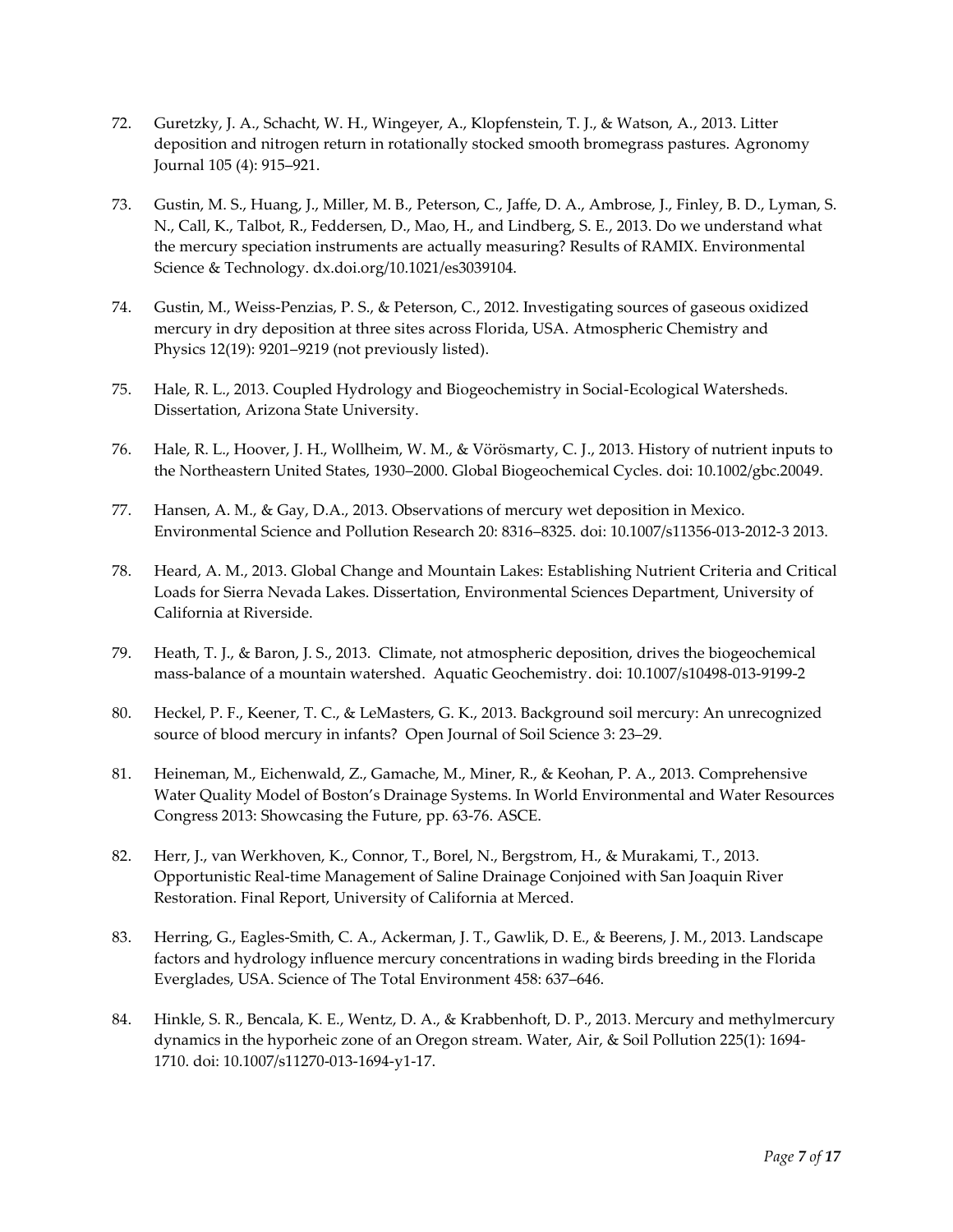- 85. Holland, K. & Hicks, R., 2013. Final Report: Nutrient TMDL for Rainbow Springs Group and Rainbow Springs Group Run (WBIDs 1320A and 1320B). Florida Department of Environmental Protection.
- 86. Houlton, B., Boyer, E., Finzi, A., Galloway, J., Leach, A., Liptzin, D., et al., 2013. Intentional versus unintentional nitrogen use in the United States: Trends, efficiency and implications. Biogeochemistry. doi: 10.1002/gbc.20049.
- 87. Huang, J., Chang, F. C., Wang, S., Han, Y. J., Castro, M., Miller, E., & Holsen, T. M., 2013. Mercury wet deposition in the eastern United States: Characteristics and scavenging ratios. Environmental Science: Processes & Impacts 15(12): 2321–2328.
- 88. Huang, J., Miller, M. B., Weiss-Penzias, P., & Gustin, M. S., 2013. Comparison of gaseous oxidized Hg measured by KCl-coated denuders, and nylon and cation exchange membranes. Environ. Sci. Technol. 47: 7307−7316.
- 89. Inglett, P. W., & Inglett, K. S., 2013. Biogeochemical changes during early development of restored calcareous wetland soils. Geoderma 192: 132–141.
- 90. James, R. T., & McCormick, P., 2012. The sulfate budget of a shallow subtropical lake. Fundamental and Applied Limnology/Archiv für Hydrobiologie 181(4): 253–269.
- 91. Janke, B. D., Finlay, J. C., Hobbie, S. E., Baker, L. A., Sterner, R. W., Nidzgorski, D., & Wilson, B. N., 2013. Contrasting influences of stormflow and baseflow pathways on nitrogen and phosphorus export from an urban watershed. Biogeochemistry 1–20. doi: 10.1007/s10533-013-9926-1
- 92. Jicha, T. M., Johnson, L. B., Hill, B. H., Regal, R. R., Elonen, C. M., & Pearson, M. S., 2013. Spatial and temporal patterns of nitrification rates in forested floodplain wetland soils of upper Mississippi River Pool 8. River Research and Applications. doi: 10.1002/rra.2663.
- 93. Jones, G. B., 2013. Nutrient Dynamics in Cool-Season Pastures/ Master's Thesis, Virginia Polytechnic Institute and State University.
- 94. Kaushal, S. S., Likens, G. E., Utz, R. M., Pace, M. L., Grese, M., & Yepsen, M., 2013. Increased river alkalinization in the Eastern U.S. Environmental Science & Technology 47(18): 10302–10311.
- 95. Keimowitz, A. R., Parisio, S., Adams, M. S., Interlichia, K., Halton, C., Kroenke, S., & Hubert, A., 2013. Identification of ombrotrophic bogs in the Catskill Mountains, NY by geochemical and isotopic methods. Wetlands 33: 355–364.
- 96. Kim, K. I., Kaiser, D. E., & Lamb, J., 2013. Corn response to starter fertilizer and broadcast sulfur evaluated using strip trials. Agronomy Journal 105(2): 401–411.
- 97. Kobe, R. K., Baribault, T. W. & Holste, E. K., 2013. Tree performance across gradients of soil resource availability. Forests and Global Change, Chapter 11:309.
- 98. Kolker, A., Engle, M. A., Peucker-Ehrenbrink, B., Geboy, N. J., Krabbenhoft, D. P., Bothner, M. H., & Tate, M. T., 2013. Atmospheric mercury and fine particulate matter in coastal New England: Implications for mercury and trace element sources in the northeastern United States. Atmospheric Environment 79: 760–768.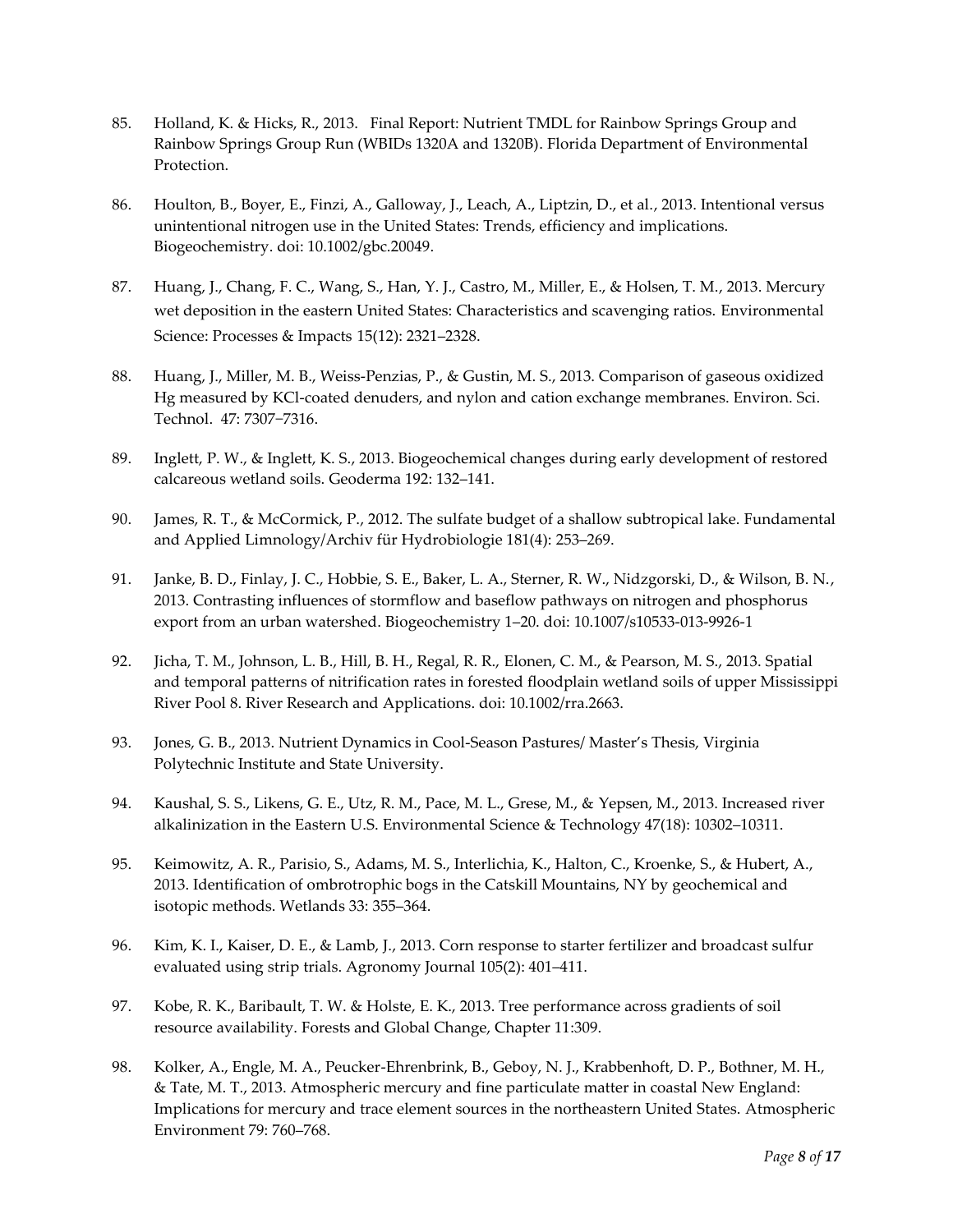- 99. Kos, G., Ryzhkov, A., Dastoor, A., Narayan, J., Steffen, A., Ariya, P. A., & Zhang, L., 2013. Evaluation of discrepancy between measured and modelled oxidized mercury species. Atmos. Chem. Phys. 13: 4839–4863. doi:10.5194/acp-13-4839-2013.
- 100. Kranabetter, J., Saunders, S., MacKinnon, J., Klassen, H., & Spittlehouse, D., 2013. An assessment of contemporary and historic nitrogen availability in contrasting coastal douglas-fir forests through δ15N of tree rings. Ecosystems. doi: 10.1007/s10021-012-9598-z.
- 101. Laacouri, A., 2013. The Distribution and Uptake Dynamics of Mercury in Leaves of Common Deciduous Tree Species in Minnesota, USA. Master's Thesis, University of Minnesota.
- 102. Lajtha, K., & Jones, J., 2013. Trends in cation, nitrogen, sulfate and hydrogen ion concentrations in precipitation in the United States and Europe from 1978 to 2010: A new look at an old problem. Biogeochemistry. doi: 10.1007/s10533-013-9860-2.
- 103. Lamborg, C. H., Engstrom, D. R., Fitzgerald, W. F., & Balcom, P. H., 2013. Apportioning global and non-global components of mercury deposition through 210Pb indexing. Science of the Total Environment 448: 132–140.
- 104. Lawrence, G. B., J. E. Dukett, N. Houck, P. Snyder, and S. B. Capone. 2013a. Increases in dissolved organic carbon accelerate loss of toxic Al in Adirondack lakes recovering from acidification. Environmental Science & Technology 47:7095–7100.
- 105. Lee, J., 2013. Techniques for submodular maximization. [Discrete geometry and optimization.](http://link.springer.com/book/10.1007/978-3-319-00200-2) [Fields](http://link.springer.com/bookseries/10503)  [Institute Communications](http://link.springer.com/bookseries/10503) 69: 163–177.
- 106. Lee, M. K., Natter, M., Keevan, J., Guerra, K., Saunders, J., Uddin, A., Munir Humayun, Yang Wang, & Keimowitz, A. R., 2013. Assessing effects of climate change on biogeochemical cycling of trace metals in alluvial and coastal watersheds. British Journal of Environment & Climate Change 3(1): 44–66.
- 107. Lei, H., Wuebbles, D. J., Liang, X. Z., Tao, Z., Olsen, S., Artz, R., ... & Cohen, M., 2013. Projections of atmospheric mercury levels and their effect on air quality in the United States. Atmospheric Chemistry and Physics Discussions 13(8): 20165–20194.
- 108. Lei, H., Liang, X.-Z., Wuebbles, D. J., & Tao, Z., 2013. Model analyses of atmospheric mercury: present air quality and effects of transpacific transport on the United States, Atmos. Chem. Phys. Discuss. 13: 9849–9893. doi:10.5194/acpd-13-9849-2013.
- 109. Lessard, C. R., Poulain, A. J., Ridal, J. J., & Blais, J. M., 2013. Steady-state mass balance model for mercury in the St. Lawrence River near Cornwall, Ontario, Canada. Environmental Pollution 174: 229–235.
- 110. Levengood, J. M., Soucek, D. J., Taylor, C. A., & Gay, D. A., 2013. Mercury in small Illinois fishes: Historical perspectives and current issues. Environmental monitoring and assessment. doi: 10.1007/s10661-012-3040-z.
- 111. Li, X., Bao, H., Gan, Y., Zhou, A., & Liu, Y., 2013. Multiple oxygen and sulfur isotope compositions of secondary atmospheric sulfate in a mega-city in central China. Atmospheric Environment 81: 591–599.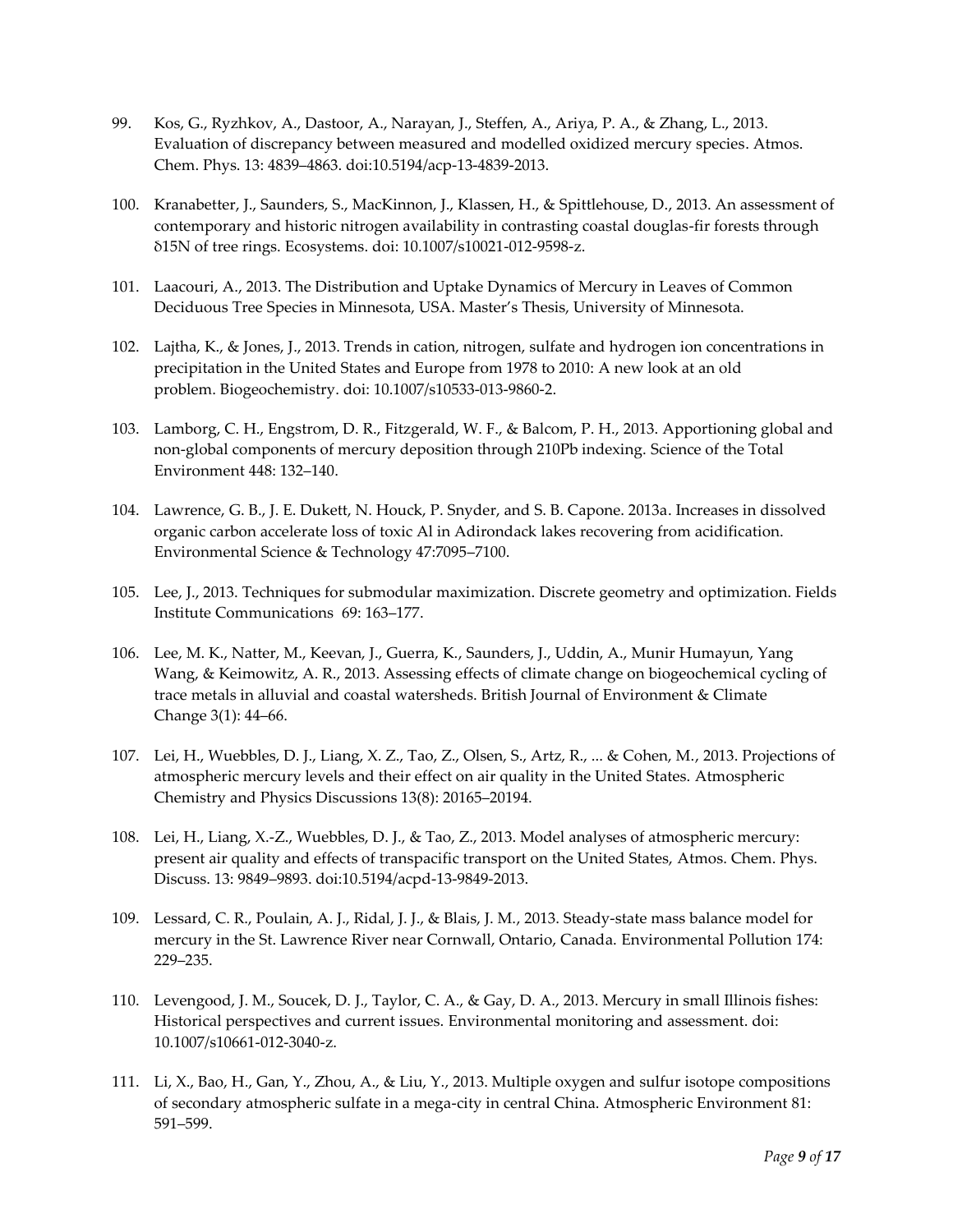- 112. Linder, G., Brumbaugh, W., Neitlich, P., & Little, E., 2013. Atmospheric deposition and critical loads for nitrogen and metals in arctic Alaska: Review and current status. Open Journal of Air Pollution 2 (4): 76-99, doi: 10.4236/ojap.2013.24010.
- 113. Linker, L. C., Dennis, R., Shenk, G. W., Batiuk, R. A., Grimm, J., & Wang, P., 2013. Computing atmospheric nutrient loads to the Chesapeake Bay watershed and tidal waters. JAWRA Journal of the American Water Resources Association 49(5): 1025–1041.
- 114. Liptzin, D., Daley, M. L., & McDowell, W. H., 2013. A comparison of wet deposition collectors at a coastal rural site. Water, Air, & Soil Pollution 224(5): 1–10.
- 115. Liu, B., Kang, S., Sun, J., Zhang, Y., Xu, R., Wang, Y., ... & Cong, Z., 2013. Wet precipitation chemistry at a high-altitude site (3,326 m asl) in the southeastern Tibetan Plateau. Environmental Science and Pollution Research. doi: 10.1007/s11356-012-1379-x.
- 116. Liu, X. H., & Zhang, Y., 2013. Understanding of the formation mechanisms of ozone and particulate matter at a fine scale over the southeastern U.S.: Process analyses and responses to future-year emissions. Atmospheric Environment 74: 259–276.
- 117. Lloyd, P., 2013. Reassessment of the environmental impacts of sulphur oxide emissions from power stations. Journal of Energy in Southern Africa 24(2): 28–36.
- 118. Lovett, G. M., Arthur, M. A., Weathers, K. C., Fitzhugh, R. D., & Templer, P. H., 2013. Nitrogen addition increases carbon storage in soils, but not in trees, in an eastern U.S. deciduous forest. Ecosystems 16: 980–1001. doi: 10.1007/s10021-013-9662-3.
- 119. Lu, X., Jiang, H., Zhang, X., Liu, J., Zhang, Z., Jin, J., ... & Cheng, M., 2013. Estimated global nitrogen deposition using NO2 column density. International Journal of Remote Sensing 34(24): 8893–8906.
- 120. Lupo, C. D., & Stone, J. J., 2013. Bulk atmospheric mercury fluxes for the Northern Great Plains, USA. Water, Air, & Soil Pollution 224(2): 1–12.
- 121. Mamun, S., & Villegas, C. O. E., 2013. Nutrient Runoff and TDML in Lower Santa Ana Watershed. Thesis: California State University, Los Angeles, California.
- 122. Mast, M. A., 2013. Evaluation of stream chemistry trends in U.S. Geological Survey reference watersheds, 1970–2010. Environmental Monitoring and Assessment. doi: 10.1007/s10661-013-3256- 6.
- 123. Mast, M. A., & Ely, D., 2013. Effect of power plant emission reductions on a nearby wilderness area: A case study in northwestern Colorado. Environmental Monitoring and Assessment. doi: 10.1007/s10661-013-3086-6.
- 124. Mattieu, C. A., Furl, C. V., Roberts, T. M., & Friese, M., 2013. Spatial trends and factors affecting mercury bioaccumulation in freshwater fishes of Washington State, USA. Archives of Environmental Contamination and Toxicology. doi: 10.1007/s00244-013-9882-8.
- 125. Maxwell, J. A., Holsen, T. M., & Mondal, S., 2013. Gaseous elemental mercury (GEM) emissions from snow surfaces in northern New York. PLoS ONE 8(7): e69342. doi:10.1371/journal.pone.0069342.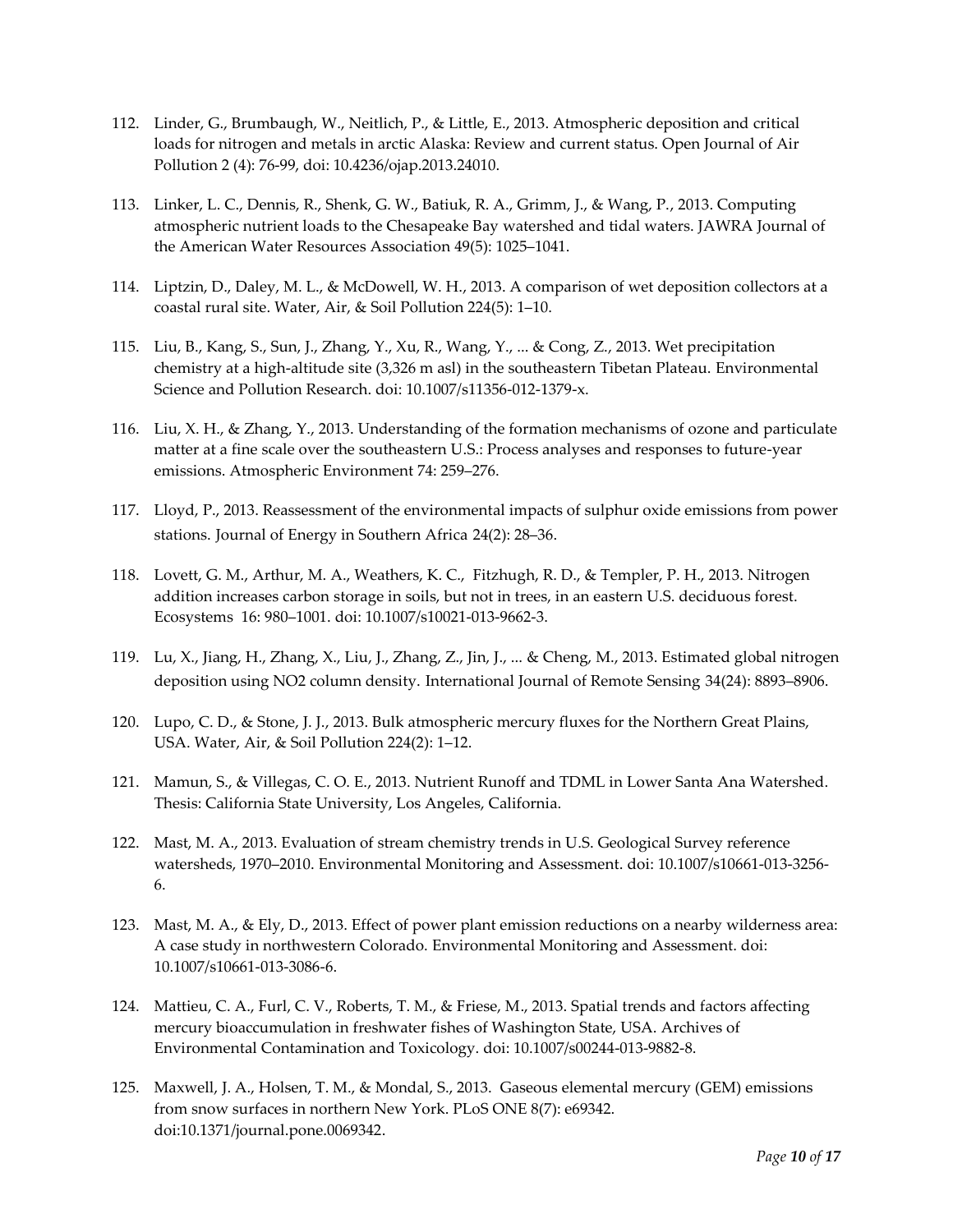- 126. McCrackin, M. L., Harrison, J. A., & Compton, J. E., 2013. A comparison of NEWS and SPARROW models to understand sources of nitrogen delivered to U.S. coastal areas. Biogeochemistry. doi: 10.1007/s10533-012-9809-x.
- 127. McMurray, J. A., Roberts, D. W., Fenn, M. E., Geiser, L. H., & Jovan, S., 2013. Using epiphytic lichens to monitor nitrogen deposition near natural gas drilling operations in the Wind River Range, WY, USA. Water, Air, & Soil Pollution 224(3): 1–14.
- 128. Medalie, L., 2013. Concentration, flux, and the analysis of trends of total and dissolved phosphorus, total nitrogen, and chloride in 18 tributaries to Lake Champlain, Vermont and New York, 1990– 2011. U.S. Geological Survey Scientific Investigations Report 2013–5021, 29 p., http://pubs.usgs.gov/sir/2013/5021/.
- 129. Mellor, N. J., Hellerich, J., Drijber, R., Morris, S. J., Stromberger, M. E., & Paul, E. A., 2013. Changes in ecosystem carbon following afforestation of native sand prairie. Soil Science Society of America Journal 77(5): 1613–1624. doi:10.2136/sssaj2012.032.
- 130. Mikhailova, E. A., Goddard, M. A., Post, C. J., Schlautman, M. A., & Galbraith, J. M., 2013. Potential contribution of combined atmospheric  $Ca^{2+}$  and  $Mg^{2+}$  wet deposition within the continental US to soil inorganic carbon sequestration. Pedosphere 23(6): 808–814.
- 131. Millard, S. P., 2013. Probability, statistics and information. Springer Science+Business Media: New York , NY. ISBN 978-1-4614-8455-4.
- 132. Mitchell, M. J., Driscoll, C. T., McHale, P. J., Roy, K. M., & Dong, Z., 2013. Lake/watershed sulfur budgets and their response to decreases in atmospheric sulfur deposition: Watershed and climate controls. Hydrological Processes 27: 710–720. doi: 10.1002/hyp.9670.
- 133. Mladenov, N., Williams, M. W., Schmidt, S. K., & Cawley, K., 2012. Atmospheric deposition as a source of carbon and nutrients to barren, alpine soils of the Colorado Rocky Mountains. Biogeosciences Discussions 9(3): 2375–2424 (not previously recorded).
- 134. Murray, G. L., Kimball, K. D., Hill, L. B., Hislop, J. E., & Weathers, K. C., 2013. Long-term trends in cloud and rain chemistry on Mount Washington, New Hampshire. Water, Air, & Soil Pollution 224(9): 1–14.
- 135. Myers, T., Atkinson, R. D., Bullock Jr., O. R., & Bash, J. O., 2013. Investigation of effects of varying model inputs on mercury deposition estimates in the Southwest U.S. Atmos. Chem. Phys. 13: 997– 1009.
- 136. Nair, U. S., Wu, Y., Holmes, C. D., Ter Schure, A., Kallos, G., & Walters, J. T., 2013. Cloud-resolving simulations of mercury scavenging and deposition in thunderstorms. Atmospheric Chemistry & Physics Discussions 13: 3575–3611.
- 137. Nakagaki, N., Hitt, K. J., Price, C. V., and Falcone, J. A., 2013. Methods to characterize environmental settings of stream and groundwater sampling sites for national water-quality assessment: U.S. Geological Survey Scientific Investigations Report 2012–5194, 56 p.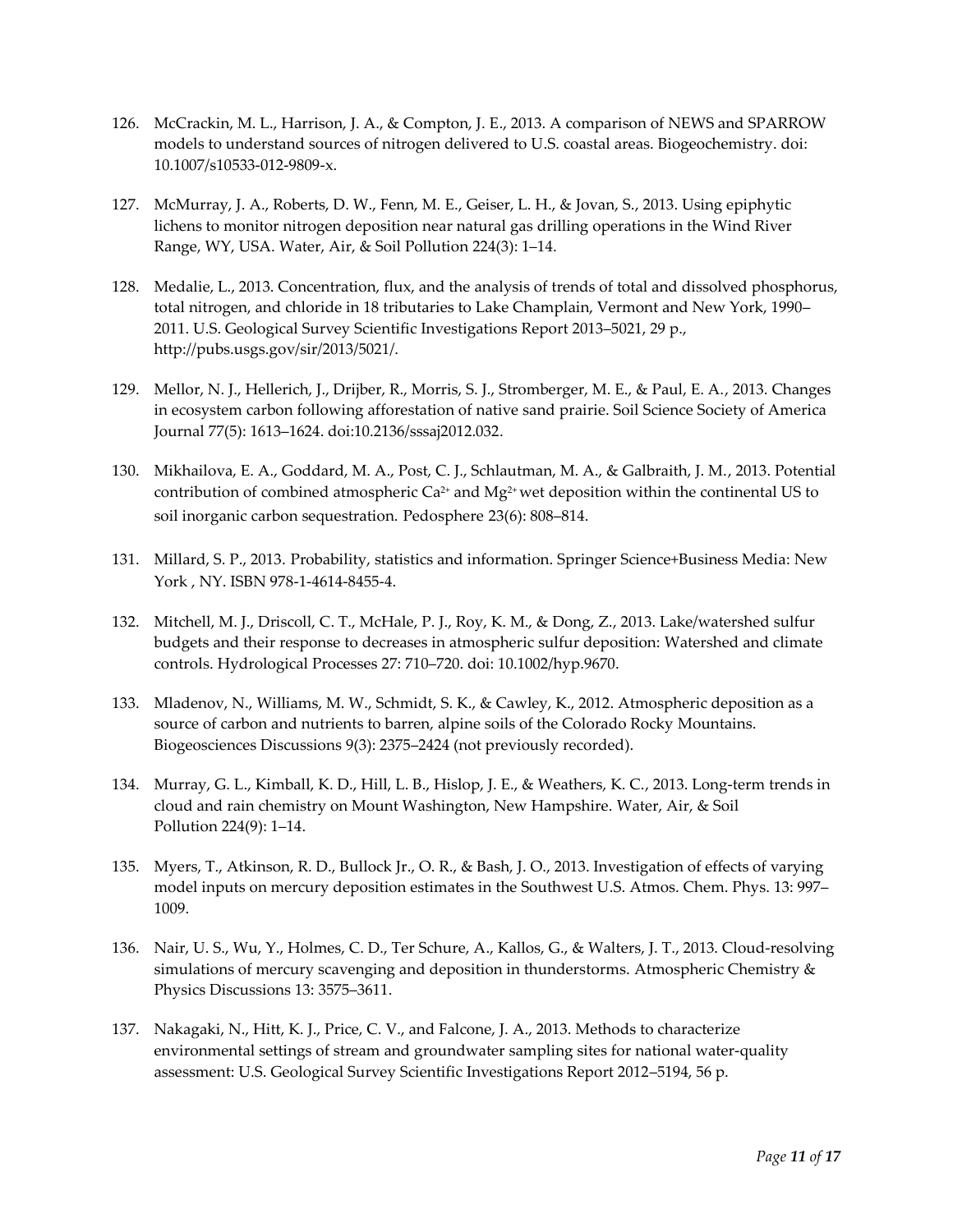- 138. National Park Service, Air Resources Division. 2013. Air quality in national parks: Trends (2000– 2009) and conditions (2005–2009). Natural Resource Report NPS/NRSS/ARD/NRR—2013/683. National Park Service, Denver, Colorado.
- 139. Nelson, J. A., Stallings, C. D., Landing, W. M., & Chanton, J., 2013. Biomass transfer subsidizes nitrogen to offshore food webs. Ecosystems. doi: 10.1007/s10021-013-9672-1.
- 140. Nelson, S. J., Webster, K. E., Loftin, C. S., & Weathers, K. C., 2013. Shifts in controls on the temporal coherence of throughfall chemical flux in Acadia National Park, Maine, USA. Biogeochemistry 116(1-3): 147–160. doi: 10.1007/s10533-013-9884-7.
- 141. Nippert, J. B., Culbertson, T. S. F., Orozco, G. L., Ocheltree, T. W., & Helliker, B. R., 2013. Identifying the water sources consumed by bison: Implications for large mammalian grazers worldwide. Ecosphere 4(2) article 23, [http://dx.doi.org/10.1890/ES12-00359.1.](http://dx.doi.org/10.1890/ES12-00359.1)
- 142. Nimick, D. A., Caldwell, R. R., Skaar, D. R., & Selch, T. M., 2013. Fate of geothermal mercury from Yellowstone National Park in the Madison and Missouri Rivers, USA. Science of the Total Environment 443: 40–54.
- 143. Olson, J. R., & Hawkins, C. P., 2013. Developing site-specific nutrient criteria from empirical models. Freshwater Science 32(3): 719–740.
- 144. Park, J., Gall, H. E., Niyogi, D., & Rao, P. S. C., 2013. Temporal trajectories of wet deposition across hydro-climatic regimes: Role of urbanization and regulations at U.S. and East Asia sites. Atmospheric Environment 70: 280–288.
- 145. Paulot, F., Jacob, D. J., & Henze, D. K., 2013. Sources and processes contributing to nitrogen deposition: An adjoint model analysis applied to biodiversity hotspots worldwide. Environmental Science & Technology 47: 3226−3233.
- 146. Peckham, S. D., & Gower, S. T., 2013. Simulating the effects of harvest and biofuel production on the forest system carbon balance of the Midwest, USA. GCB Bioenergy 5: 431– 444.doi:10.1111/gcbb.12033.
- 147. Perakis, S. S., Sinkhorn, E. R., Catricala, C. E., Bullen, T. D., Fitzpatrick, J., Hynicka, J. D., & Cromack Jr., K., 2013. Forest calcium depletion and biotic retention along a soil nitrogen gradient. Ecological Applications, [http://dx.doi.org/10.1890/12-2204.1.](http://dx.doi.org/10.1890/12-2204.1)
- 148. Perrot, D., Perrot, D. O., Molotch, N. P., Williams, M. W., & Anderson, S. P., 2013. Nitrate Export Response to Spatially Distributed Snowmelt in Alpine Catchments. Master's Thesis, University of Colorado.
- 149. Peters, E. B., Wythers, K. R., Bradford, J. B., & Reich, P. B., 2013. Influence of disturbance on temperate forest productivity. Ecosystems 16(1): 95–110.
- 150. Poor, N. D., Cross, L. M., & Dennis, R. L., 2013. Lessons learned from the Bay Region Atmospheric Chemistry Experiment (BRACE) and implications for nitrogen management of Tampa Bay. Atmospheric Environment 70: 75–83.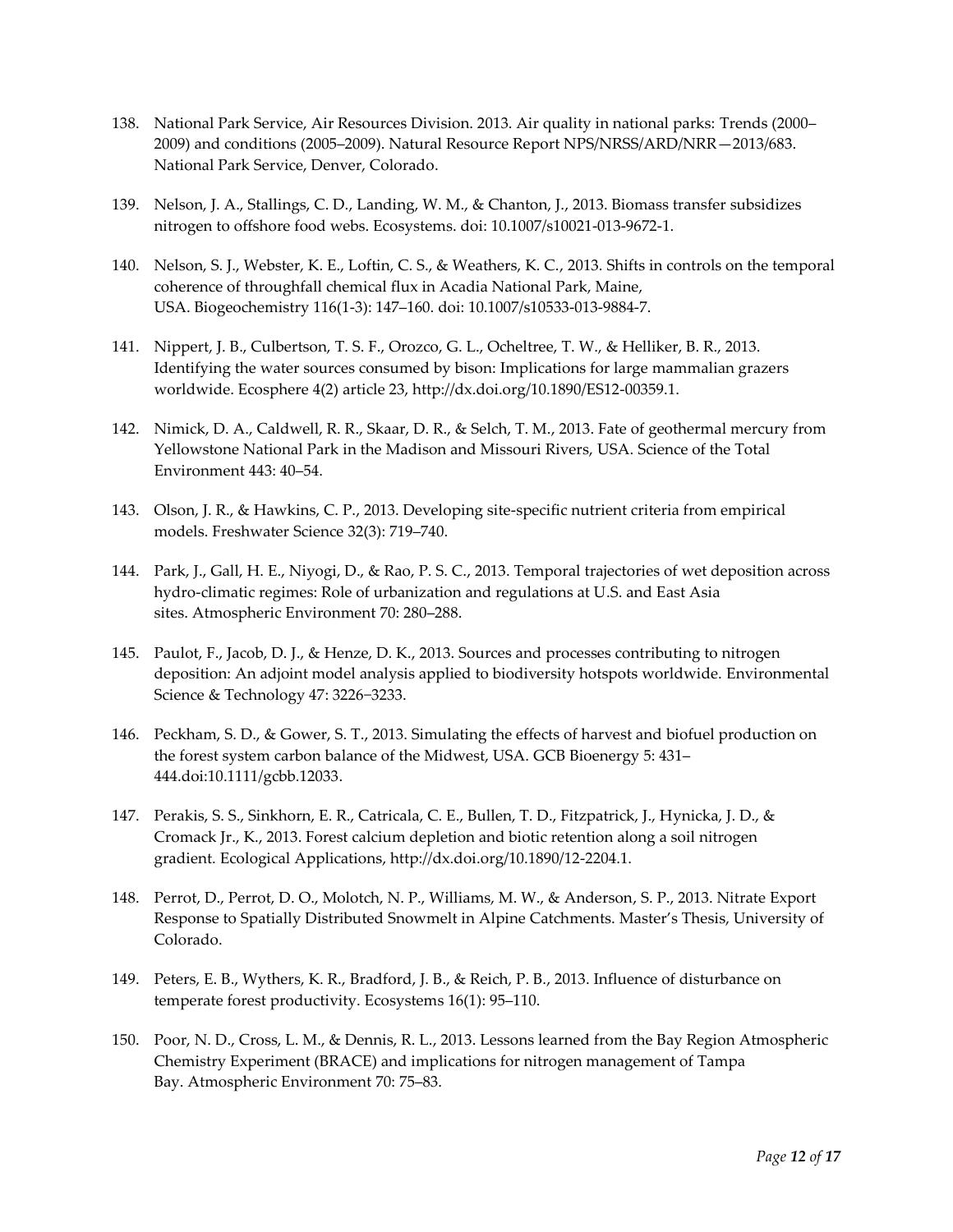- 151. Poor, N. D., Pribble, J. R., & Schwede, D. B., 2013. Application of watershed deposition tool to estimate from CMAQ simulations the atmospheric deposition of nitrogen to Tampa Bay and its watershed. Journal of the Air & Waste Management Association 63(1): 100–114.
- 152. Porter, E., Bowman, W., Clark, C., Compton, J., Pardo, L., & Soong, J. Interactive effects of anthropogenic nitrogen enrichment and climate change on terrestrial and aquatic biodiversity. Biogeochemistry. doi: 10.1007/s10533-012-9803-3, 1-28.
- 153. Povak, N. A., Hessburg, P. F., Reynolds, K. M., Sullivan, T. J., McDonnell, T. C., & Salter, R. B., 2013. Machine learning and hurdle models improve regional predictions of stream water acid neutralizing capacity. Water Resources Research. doi: 10.1002/wrcr.20308.
- 154. Price, J. R., Peresolak, K., Brice, R. L., & Tefend, K. S., 2013. Temporal variability in the chemical weathering of Ca2+-bearing phases in the Loch Vale Watershed, Colorado, USA: A mass-balance approach. Chemical Geology 342: 151–166.
- 155. Qian, Q., Parajuli, B., Fu, Q., Yan, K., Gossage, J. L., & Ho, T., 2013. Assessment of Acid Deposition Effects on Water Quality of the Upper Rio Grande River Section in Texas. Journal of Water Resource & Protection 5(8): 792–800.
- 156. Ray, J. D., 2013. Annual data summary 2011: Gaseous pollutant monitoring program. Natural Resource Data Series NPS/NRSS/ARD/NRDS—2013/443. National Park Service, Denver, Colorado.
- 157. Rao, P., Hutyra, L. R., Raciti, S. M., & Templer, P. H., 2013. Atmospheric nitrogen inputs and losses along an urbanization gradient from Boston to Harvard Forest, MA. Biogeochemistry. doi: 10.1007/s10533-013-9861-1.
- 158. Rice, K. C., & Price, J. R., 2013. Comparison of mineral weathering and biomass macronutrient uptake in two small forested watersheds underlain by Quartzite Bedrock, Catoctin Mountain, Maryland, USA. Aquatic Geochemistry 1–18.
- 159. Riscassi, A. L., & Scanlon, T. M., 2013. Particulate and dissolved mercury export in streamwater within three mid-Appalachian forested watersheds in the US. Journal of Hydrology 501: 92–100.
- 160. Rober, A. R., Wyatt, K. H., Turetsky, M. R., & Stevenson, R. J., 2013. Algal community response to experimental and interannual variation in hydrology in an Alaskan boreal fen. Freshwater Science 32(1): 1–11.
- 161. Robertson, A. J., Henry, D. W., and Langman, J. B., 2013, Geochemical evidence of groundwater flow paths and the fate and transport of constituents of concern in the alluvial aquifer at Fort Wingate Depot Activity, New Mexico, 2009. U.S. Geological Survey Scientific Investigations Report 2013–5098, 89 p., http://pubs.usgs.gov/sir/2013/5098/.
- 162. Robichaud, P. R., Lewis, S. A., Wagenbrenner, J. W., Ashmun, L. E., & Brown, R. E., 2013. Post-fire mulching for runoff and erosion mitigation: Part I: Effectiveness at reducing hillslope erosion rates. Catena 105: 75–92.
- 163. Robison, A. L., Scanlon, T. M., Cosby, B. J., Webb, J. R., & Galloway, J. N., 2013. Roles of sulfate adsorption and base cation supply in controlling the chemical response of streams of western Virginia to reduced acid deposition. Biogeochemistry 116(1-3): 119–130.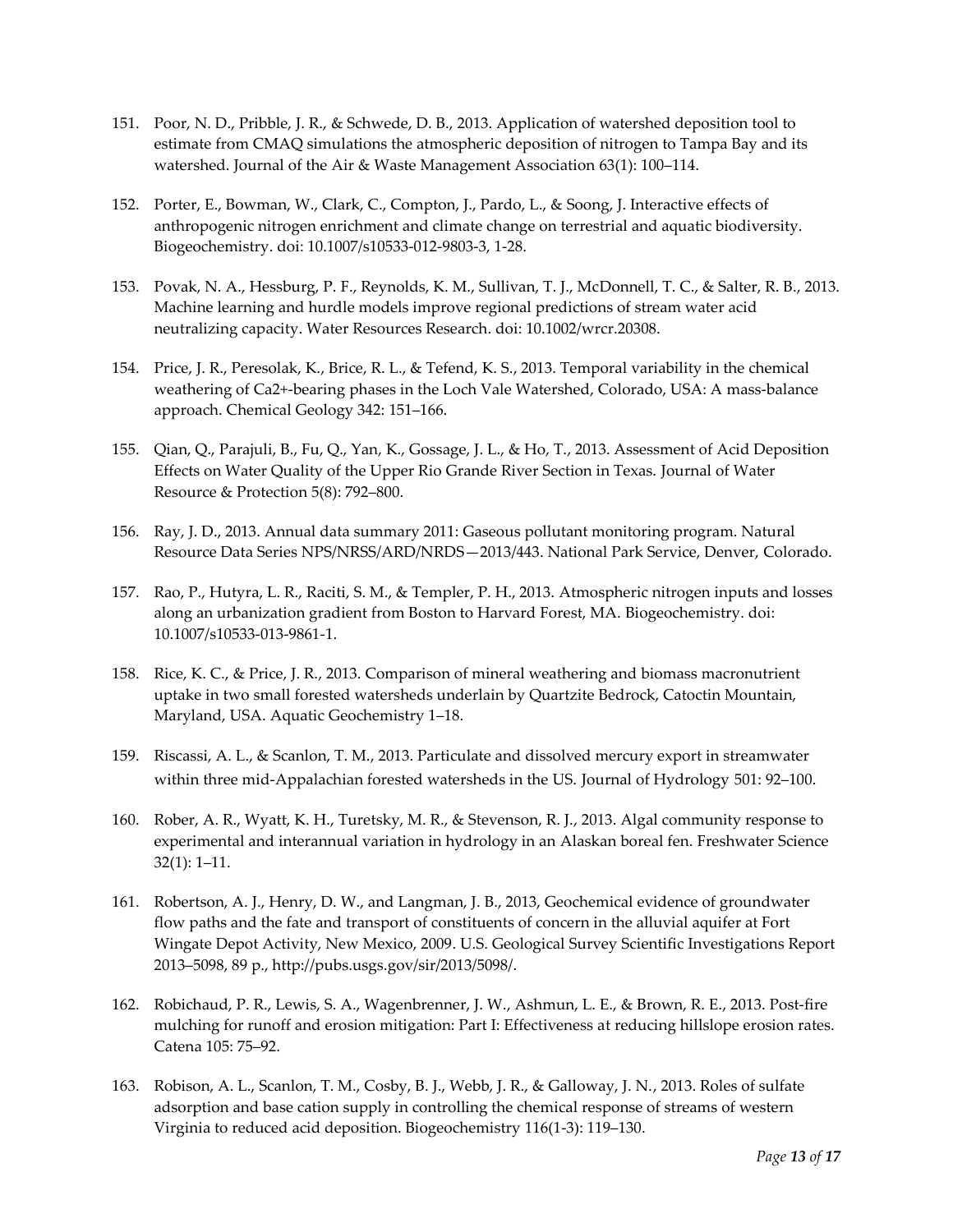- 164. Rojas, A. L. P. Transferencia Al Rio De La Plata De Compuestos Nitrogenados Atmosphericos Procedentes Del Area Metropolitana de Buenos Aires (Transfer to the Rio De La Planta From the Metropolitan Area From Atmospheric Nitrogen Compounds in Buenos Aires). Dissertation, Universidad de Buenos Aires, www.digital.bl.fcen.uba.ar
- 165. Sandhu, N. K., Axe, L. B., Jahan, K., Ramanujachary, K. V., & Magdaleno, T. F., 2013. Leaching of As, Pb, and Sb from highway marking glass beads. Journal of Environmental Engineering 139(9): 1168–1177.
- 166. Santhi, C., Kannan, N., White, M., Di Luzio, M., Arnold, J. G., Wang, X., & Williams, J. R., 2013. An integrated modeling approach for estimating the water quality benefits of conservation practices at the river basin scale. Journal of Environmental Quality. doi:10.2134/jeq2011.0460.
- 167. Sather, M. E., Mukerjee, S., Smith, L., Mathew, J., Jackson, C., Callison, R., Scrapper, L., Hathcoat, A., Adam, J., Keese, D., Ketcher, P., Brunette, R., Karlstrom, J., & Van der Jagt, G., 2013. Gaseous oxidized mercury dry deposition measurements in the Four Corners area and Eastern Oklahoma, U.S.A. Atmospheric Pollution Research 4: 168–180.
- 168. Scott J. T., and Grantz, E. M., 2013. N2 fixation exceeds internal nitrogen loading as a phytoplankton nutrient source in perpetually nitrogen-limited reservoirs. Freshwater Science 32 (3): 849–861.
- 169. Seo, Y. S., Han, Y. J., Choi, H. D., Holsen, T. M., & Yi, S. M., 2012. Characteristics of total mercury (TM) wet deposition: Scavenging of atmospheric mercury species. Atmospheric Environment 49: 69–76 (not previously reported).
- 170. Sickles II, J. E., & Shadwick, D. S., 2012. "Transference Ratios" to predict total oxidized sulfur and nitrogen deposition–Part I, monitoring results. Atmospheric Environment [77](http://www.sciencedirect.com/science/journal/13522310/77/supp/C) (October): 1060–1069.
- 171. Sickles II, J. E., Shadwick, D. S., Kilaru, J. V., & Appel, K. W., 2013. "Transference Ratios" to predict total oxidized sulfur and mitrogen deposition–Part II, modeling results. Atmospheric Environment 77: 1070–1082.
- 172. Sheu, G.-R., & Lin, N.-H., Characterizations of wet mercury deposition to a remote islet (Pengjiayu) in the subtropical Northwest Pacific Ocean. Atmospheric Environment [77:](http://www.sciencedirect.com/science/journal/13522310/77/supp/C) 474–481. doi: 10.1016/j.atmosenv.2013.05.038.
- 173. Shim, J. H., Powers, H. H., Meyer, C. W., & Dawson, T. E., 2013. Hydrologic control of the oxygen isotope ratio of ecosystem respiration in a semi-arid woodland. Biogeosciences Discussions 10(108): 1–48.
- 174. Skrzypek, G., Paul, D., & Wojtuń, B., 2013. The altitudinal climatic effect on the stable isotope compositions of Agave and Opuntia in arid environments–A case study at the Big Bend National Park, Texas, USA. Journal of Arid Environments 92: 102–112.
- 175. Smart, A. J., Scott, T. K., Clay, S. A., Clay, D. E., Ohrtman, M., & Mousel, E. M., 2013. Spring Clipping, Fire, and Simulated Increased Atmospheric Nitrogen Deposition Effects on Tallgrass Prairie Vegetation. Rangeland Ecology and Management 66(6): 680-687.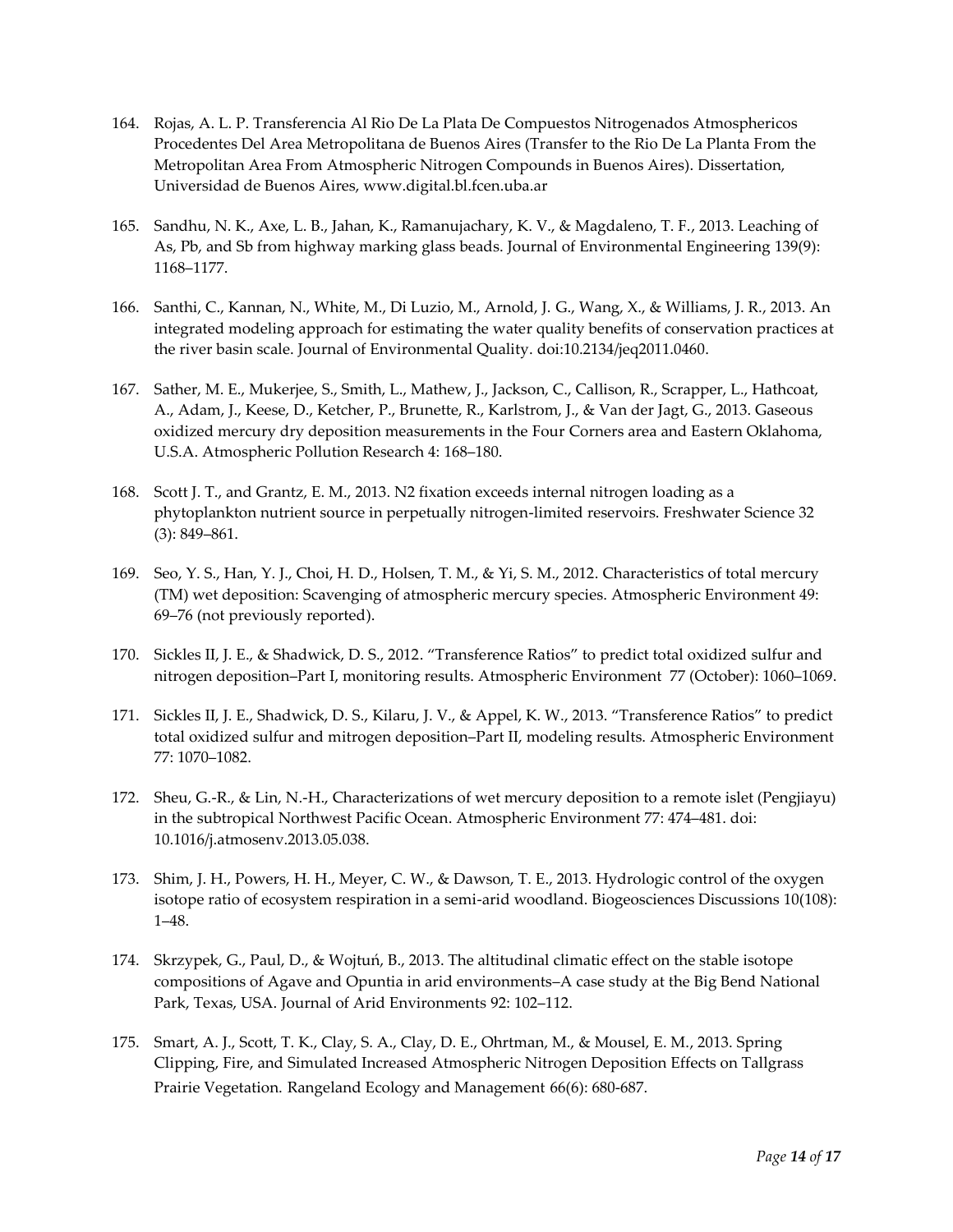- 176. Smith, K. P., 2013. Water-quality conditions, and constituent loads and yields in the Cambridge drinking-water source area, Massachusetts, water years 2005–07. U.S. Geological Survey Scientific Investigations Report 2013-5039, 73 p., http://pubs.usgs.gov/sir/2013/5039/.
- 177. Smith, C. M., David, M. B., Mitchell, C. A., Masters, M. D., Anderson-Teixeira, K. J., Bernacchi, C. J., & DeLucia, E. H., 2013. Reduced nitrogen losses after conversion of row crop agriculture to perennial biofuel crops. Journal of Environmental Quality 42(1): 219–228.
- 178. Sorooshian, A., Shingler, T., Harpold, A., Feagles, C. W., Meixner, T., & Brooks, P. D., 2013. Aerosol and precipitation chemistry in the southwestern United States: Spatiotemporal trends and interrelationships. Atmospheric Chemistry and Physics Discussions 13(4): 8615–8662.
- 179. Sprague, L. A., and Gronberg, J. M., 2013. Estimated anthropogenic nitrogen and phosphorus inputs to the land surface of the conterminous United States—1992, 1997, and 2002: U.S. Geological Survey Scientific Investigations Report 2012–5241, 14 p.
- 180. Sullivan, P. L., Price, R. M., Miralles-Wilhelm, F., Ross, M. S., Scinto, L. J., Dreschel, T. W., et al., 2013. The role of recharge and evapotranspiration as hydraulic drivers of ion concentrations in shallow groundwater on everglades tree islands, Florida (USA). Hydrological Processes. doi: 10.1002/hyp.9575.
- 181. Sullivan, P. L., Engel, V., Ross, M. S., & Price, R. M., 2013. The influence of vegetation on the hydrodynamics and geomorphology of a tree island in Everglades National Park (Florida, USA). Ecohydrology. doi: 10.1002/eco.1394.
- 182. Sullivan, T. J., Lawrence, G. B., Bailey, S. W., McDonnell, T. C., Beier, C. M., Weathers, K. C., ... & Bishop, D. A., 2013. Effects of acidic deposition and soil acidification on sugar maple trees in the Adirondack Mountains, New York. Environmental Science & Technology 47(22): 12687–12694.
- 183. Tang, R. W., Johnston, T. A., Gunn, J. M., & Bhavsar, S. P., 2013. Temporal changes in mercury concentrations of large-bodied fishes in the boreal shield ecoregion of northern Ontario, Canada. Science of the Total Environment 444: 409–416.
- 184. Thomas, R. B., Spal, S. E., Smith, K. R., & Nippert, J. B., 2013. Evidence of recovery of Juniperus virginiana trees from sulfur pollution after the Clean Air Act. Proceedings of the National Academy of Sciences 110(38): 15319–15324.
- 185. Timm, B. C., & McGarigal, K., 2013. A preliminary assessment of the ground-dwelling arthropod community composition in six common dune cover types at Cape Cod National Seashore. Northeastern Naturalist 20(3): 529–539.
- 186. Torres, A., Bond, T. C., Lehmann, C. M., Subramanian, R., & Hadley, O. L., 2013. Measuring organic carbon and black carbon in rainwater: Evaluation of methods. Aerosol Science and Technology. doi: 10.1080/02786826.2013.868596.
- 187. Tremaine, D. M., & Froelich, P. N., 2013. Speleothem trace element signatures: A hydrologic geochemical study of modern cave dripwaters and farmed calcite. Geochimica et Cosmochimica Acta 121: 522–545.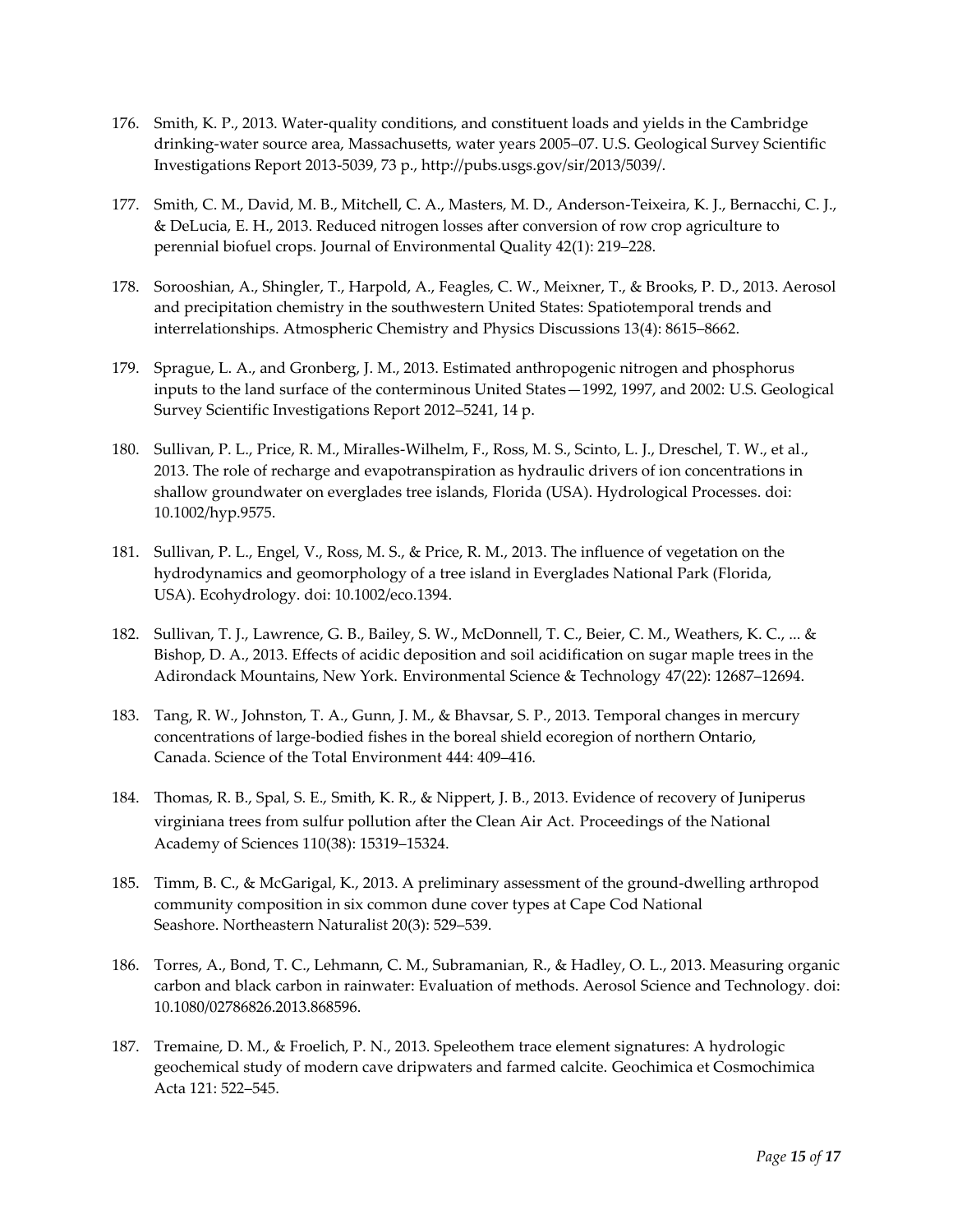- 188. United States Environmental Protection Agency, 2013. Progress Report 2011 Clean Air Interstate Rule, Acid Rain Program, and Former NOx Budget Trading Program. [http://www.epa.gov/airmarkets/progress/ARPCAIR11\\_downloads/ARPCAIR11\\_environmental\\_he](http://www.epa.gov/airmarkets/progress/ARPCAIR11_downloads/ARPCAIR11_environmental_health.pdf) [alth.pdf.](http://www.epa.gov/airmarkets/progress/ARPCAIR11_downloads/ARPCAIR11_environmental_health.pdf)
- 189. Vidon, P. G., Mitchell, C. P., Jacinthe, P. A., Baker, M. E., Liu, X., & Fisher, K. R., 2013. Mercury dynamics in groundwater across three distinct riparian zone types of the US Midwest. Environmental Science: Processes & Impacts 15(11): 2131–2141.
- 190. Wang, Y., Huang, J., Hopke, P. K., Rattigan, O. V., Chalupa, D. C., Utell, M. J., & Holsen, T. M., 2013. Effect of the shutdown of a large coal-fired power plant on ambient mercury species. Chemosphere 92: 360–367.
- 191. Wang, S., Holsen, T. M., Huang, J., & Han, Y. J., 2013. Evaluation of various methods to measure particulate bound mercury and associated artifacts. Atmospheric Chemistry and Physics Discussions 13(4): 8585–8614.
- 192. Wang, F., Mladenoff, D. J., Forrester, J. A., Keough, C., & Parton, W. J., 2013. Global sensitivity analysis of a modified CENTURY model for simulating impacts of harvesting fine woody biomass for bioenergy. Ecological Modelling 259: 16–23.
- 193. Wang, X., Wu, Z., Shao, M., Fang, Y., Zhang, L., Chen, F., ... & Bao, R., 2013. Atmospheric nitrogen deposition to forest and estuary environments in the Pearl River Delta region, southern China. Tellus B,65:, 20480, http://dx.doi.org/10.3402/tellusb.v65i0.20480
- 194. Weigelt, A., Temme, C., Bieber, E., Schwerin, A., Schuetze, M., Ebinghaus, R., & Kock, H. H., 2013. Measurements of atmospheric mercury species at a German rural background site from 2009 to 2011 – methods and results Environ. Chem. 10: 102–110[. http://dx.doi.org/10.1071/EN12107](http://dx.doi.org/10.1071/EN12107)
- 195. Weigold, M. and Pillsbury, E., 2013. Long Island Sound: A socioeconomic perspective, Chapter 1 in Latimer, J. S., Tedesco, M. A., Swanson, R. L., Yarish, C., Stacey, P. E., & Garza, C. Long Island Sound. Springer Inc.: New York NY, ISBN 978-1-4614-6125-8, doi: 10.1007/978-1-4614-6126-5.
- 196. Willey, J. D., Mullaugh, K. M., Kieber, R. J., Avery, G. B., & Mead, R. N., 2013. Controls on the redox potential of rainwater. Environmental Science & Technology. dx.doi.org/10.1021/es302569.
- 197. Wollheim, W. M., Green, M. B., Pellerin, B. A., Morse, N. B., & Hopkinson, C. S., 2013. Causes and consequences of ecosystem service regionalization in a coastal suburban watershed. Estuaries and Coasts. doi: 201310.1007/s12237-013-9646-8.
- 198. Yelenik, S., Perakis, S., & Hibbs, D., 2013. Regional constraints to biological nitrogen fixation in post-fire forest communities. Ecology 94(3): 739–750.
- 199. Yu, X., Driscoll, C. T., Huang, J., Holsen, T. M., & Blackwell, B. D., 2013. Modeling and Mapping of Atmospheric Mercury Deposition in Adirondack Park, New York. PloS one 8(3): 59322.
- 200. Zhang, Y., & Jaeglé, L., 2013. Decreases in mercury wet deposition over the United States during 2004–2010: Roles of domestic and global background emission reductions. Atmosphere 4(2): 113– 131.